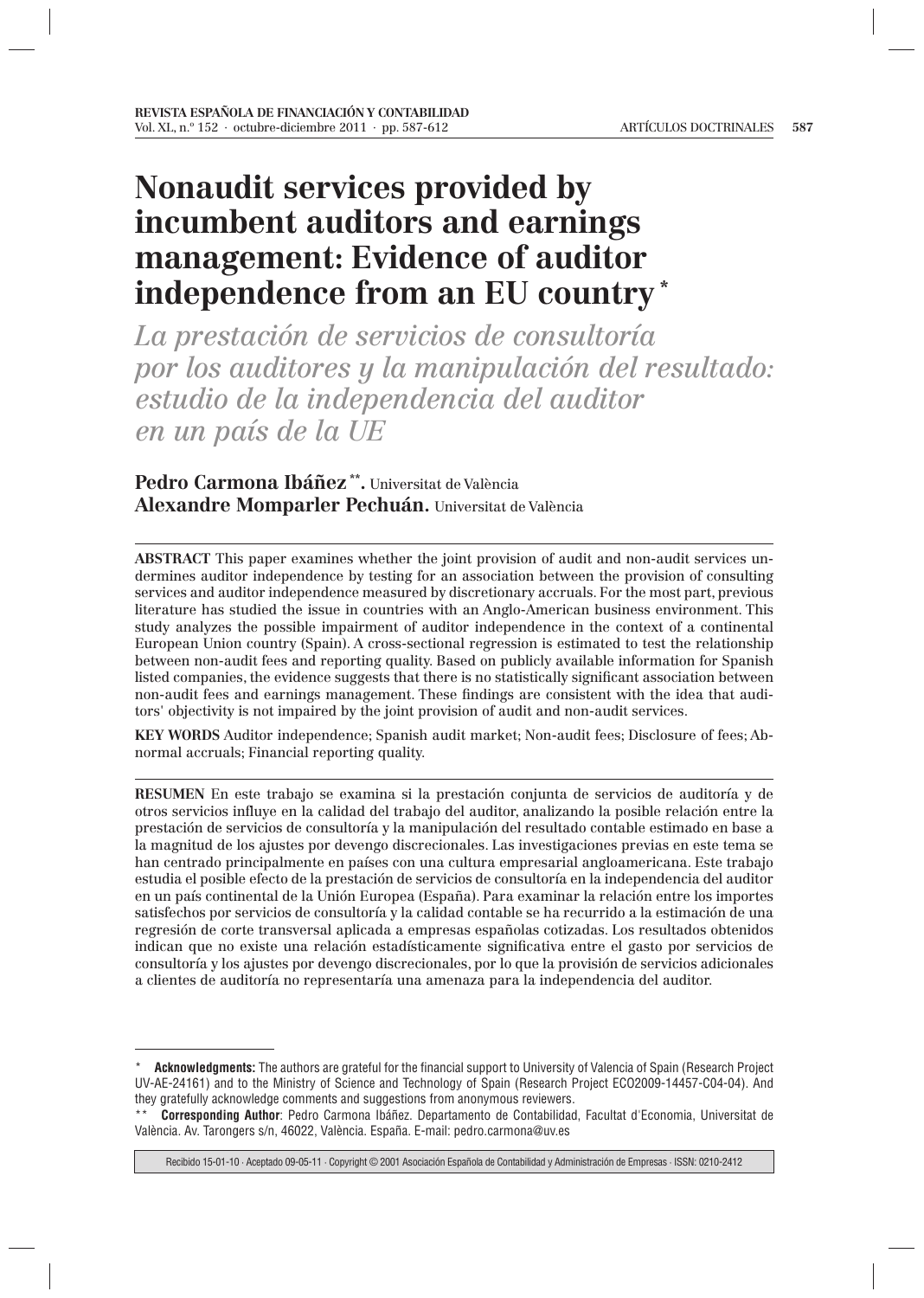**PALABRAS CLAVE** Independencia del auditor; Mercado de auditoria en España; Honorarios de consultoría; Información sobre honorarios; Ajustes por devengo anormales; Calidad de la información financiera.

## **1. INTRODUCTION**

This paper aims to examine the effects of the provision of non-audit services to audit clients on auditor independence in the context of a Continental European country like Spain. In recent years, the changing blend of services audit firms provide to clients and the increasing fees charged for non-audit services (NAS) have intensified concerns about statutory auditor independence. This is a relevant question because of auditors' primary role in society as providers of opinions for reliable and relevant information. In addition, this question triggered some legal initiatives in the United States, like the enactment of the Sarbanes-Oxley Act (SOA, 2002), followed by legal reforms in other western countries to strengthen the credibility of financial information, with the ultimate goal of restoring investor confidence lost after some well-known company failures and scandals. Spain has gone along with this regulatory trend by limiting the range of additional consulting services auditors can provide to their customers. This is why it is appropriate to examine empirically whether the provision of additional services has an impact on auditor independence and, therefore, on the quality of financial reporting. Auditor independence is crucial for the credibility of published financial information and hence important for trust in the functioning of capital markets, not only for investors but also for other stakeholders such as creditors and employees.

Over the last decades, researchers have examined issues concerning auditor's provision of NAS. Most Certified Public Accountants (CPA) typically provide NAS such as tax, consulting and financial advisory services. For many CPA firms NAS provide an essential source of income which is originated, to a large extent, by audit clients. Public Accountants may benefit from the provision of NAS to audit clients. Some authors claim that NAS enhances the auditors' knowledge of the client, leading to a more efficient and effective audit (Simunic, 1984; Beck *et al.*, 1988). Other authors (Ryan *et al.*, 2001) argue that restricting NAS can inhibit the auditor's acquisition of task-specific knowledge capital, thereby reducing auditor competence and lowering audit quality. According to Albrecht and Sack (2000), limiting NAS will impact CPA firms' ability to hire and retain highly qualified individuals. However, even assuming these benefits, for CPA firms the value of NAS depends upon the cost/benefit tradeoff, with compromises in auditor independence as one of the most critical potential costs. For example, NAS creates an economic bond between auditor and client, which some claim can cause the auditor to lose objectivity.

The main objective of this paper is to study whether providing NAS undermines auditor independence by testing for an association between the NAS fees and income management. A large number of empirical studies have investigated the influence of NAS on auditor independence. However, most of these studies were performed in the Anglo-American business environment. Cultural, professional and economic differences between Anglo-American and Continental European countries encouraged our empirical investigation of the impact of NAS on auditor independence. In a highly litigious envi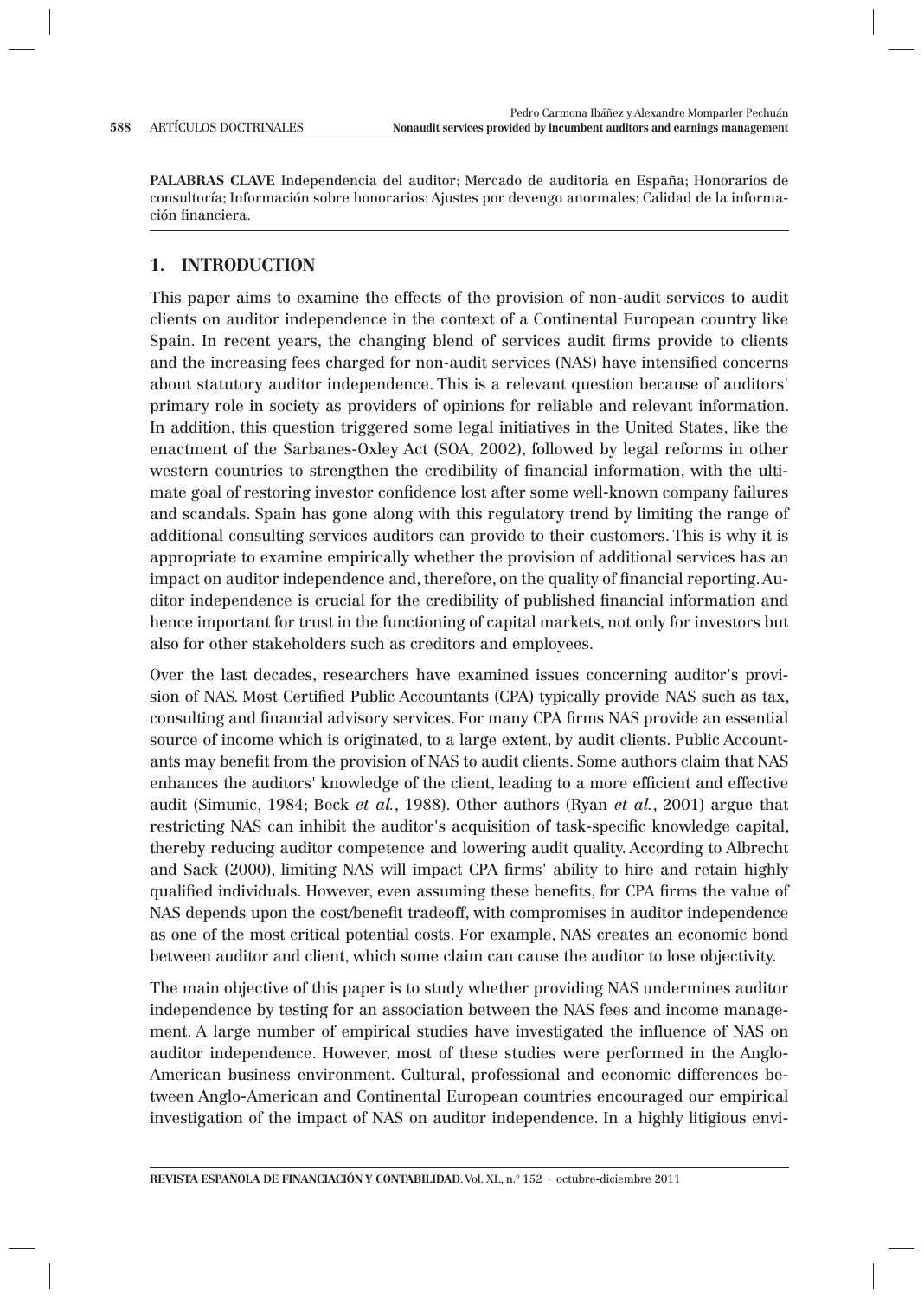ronment like that of the USA and the UK (Francis, 2004), auditors are concerned that they may incur both monetary and reputational losses in the event of audit failure (Habib and Islam, 2007). Therefore, it is appealing to observe whether auditors are at all concerned about signaling their quality to the market by constraining clients' earnings management behavior in Continental European countries with negligible litigation risk like Spain (Mora *et al*., 2004). A positive relationship between NAS fees and earnings management would imply that auditors become more vulnerable to client pressure as the level of NAS fees increases. However, failure to find any such relationship will support empirical evidence from recent studies that NAS provision does not make auditors more submissive to client wishes.

Thus, motivation for this paper comes from the fact that there is little previous empirical research on auditors' independence based on discretionary accruals in Spain, and because the aforementioned differences may actually lead to interesting results. In addition, we take prior studies' mixed results (discussed in the literature review) as an incentive for our research. Furthermore, it is clear that the appropriateness of auditorprovided NAS continues to be controversial and regarded with distrust by regulators. Consequently, it is imperative that ongoing research facilitates well-informed policymaking with respect to the costs and benefits of restricting the scope of NAS to audit clients. Our study complements the empirical evidence found for Spain by Ruiz Barbadillo *et al.* (2006), Monterrey and Sanchez-Segura (2007), and De Fuentes and Pucheta-Martinez (2009), and provides results in somewhat similar but different approach, methodology and time frame.

In our study we take the absolute value of discretionary accruals, that is, the accounting items with no cash compensation (such as depreciations, allowances or inventories) that may be manipulated to obtain the desired accounting outcome. Accordingly, we share the idea, prevalent in the literature, that discretionary accruals is the best proxy for the auditor's degree of tolerance for clients' questionable accounting choices. Our analysis' time frame is likely to be more significant than previous research performed over earlier and shorter time periods as it covers a five-year period (2005-2009) over which most developed countries have experienced a serious economic downturn and financial markets have become rather volatile.

The findings of our research indicate that the weak negative association existing between non-audit fees and discretionary accruals is not statistically significant. Consequently, there is no evidence that auditors' independence is undermined by the provision of NAS to audit clients. The results of our research and previous studies should help regulators define the appropriate legal framework for the provision of NAS.

The remainder of this paper is organized as follows. In the following section the current legal framework both in Spain and the EU is discussed. Then, the literature on the association of NAS to auditor independence is reviewed and the hypothesis is stated. Next, in the research design section, the variables, the model specification, and the data characteristics are discussed. After that, empirical results are explained and a sensitive analysis is performed. Finally, the main conclusions of our study are put forward.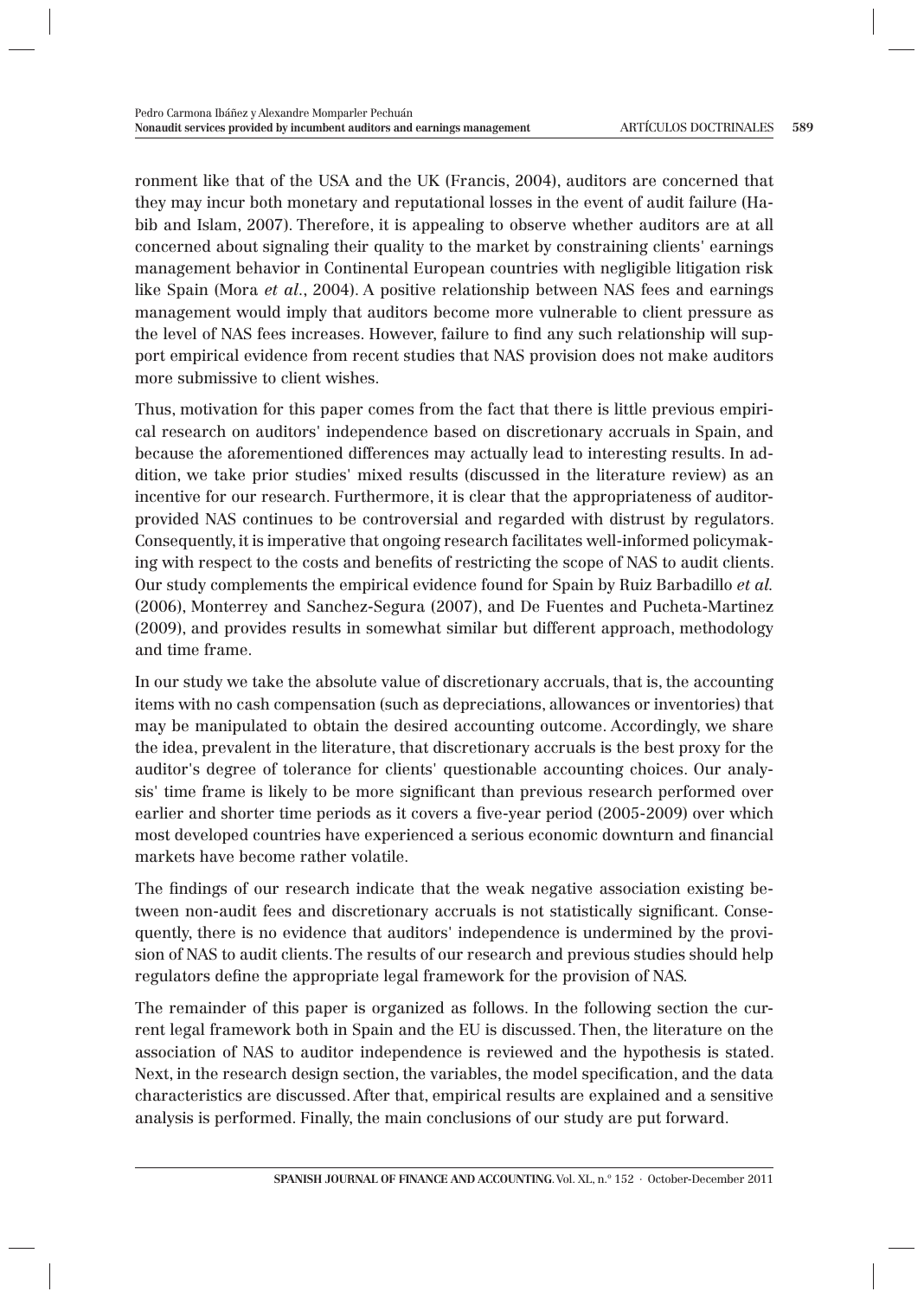# **2. THE LEGAL FRAMEWORK IN SPAIN AND THE EU**

Over the years, regulators have taken actions in response to concerns over the provision of NAS by auditors. A primary function of auditor independence regulation is to ensure that any financial incentives auditors may have to approve misleading or inaccurate accounting are outweighed by market and regulatory deterrents to compromising an auditor's independence. These concerns were tackled by the 2002 European Union Recommendation on auditor independence (European Commission, 2002). The tenet of this Recommendation was that an auditor should not carry out a statutory audit if there is a financial interest, business, employment or other relationship, including the provision of NAS, with the audit client entity that might threat audit firm's independence.

Then, to conform with the EU Recommendation, the 2002 Public Accounting Act (1) (Ley 44/2002) was passed in Spain. The new law required CPA firms to report to the Accounting and Auditing Institute  $(ICAC)^{(2)}$  the hours and fees billed to each client, including separate disclosure of audit and NAS. Also, the 2002 Act requires audited companies to include in their annual report the separate disclosure of audit and nonaudit fees paid to CPA and associated firms.

The EU took further step to develop the legal framework with the enactment of the Directive 2006/43/EC which required auditors to consider independence threats and risks, as well as the safeguards for mitigating those risks, for each audit engagement. Thus, the legal framework identifies a series of threats to independence and the corresponding safeguards which can be put in place to reduce the independence risk to an acceptable level. Accordingly, auditors should constantly apply safeguards against threats to their independence in order to remain and be seen as independent. The Directive also addresses specific circumstances in the application of the principles-based approach for situations and relationships where auditor independence may be frequently compromised.

Currently, with the recent passing of the Amendment to the Public Accounting Act (Ley 12/2010), Spain complies with the European Union legal framework covering the system of threats and safeguards as well as the set of specifi c circumstances under which audit engagements are not allowed.

With regard to supervision of CPA firms, it has been performed by institutions of different nature across countries. In Spain, government supervision of public accountant activities has been in place since the enactment of the first Public Accounting Act in 1988. Indeed, motivation for this study comes partly from Spain's distinctive legal framework where control and supervision activities have been traditionally performed by ICAC, a

<sup>(1)</sup> This Act was passed in response to a number of financial scandals that caused great concern in the international business environment (Enron, Woldcom, Parmalat...) and it attempted to recover economic agents' trust on financial markets. The act also included specific measures such as the requirement for audit team heads to take turns; the setting up of an auditing committee for listed firms; and the extension of the auditors' incompatibilities based on potential conflicts of **interest** 

 <sup>(2)</sup> ICAC: short for Instituto de Contabilidad y Auditoría de Cuentas.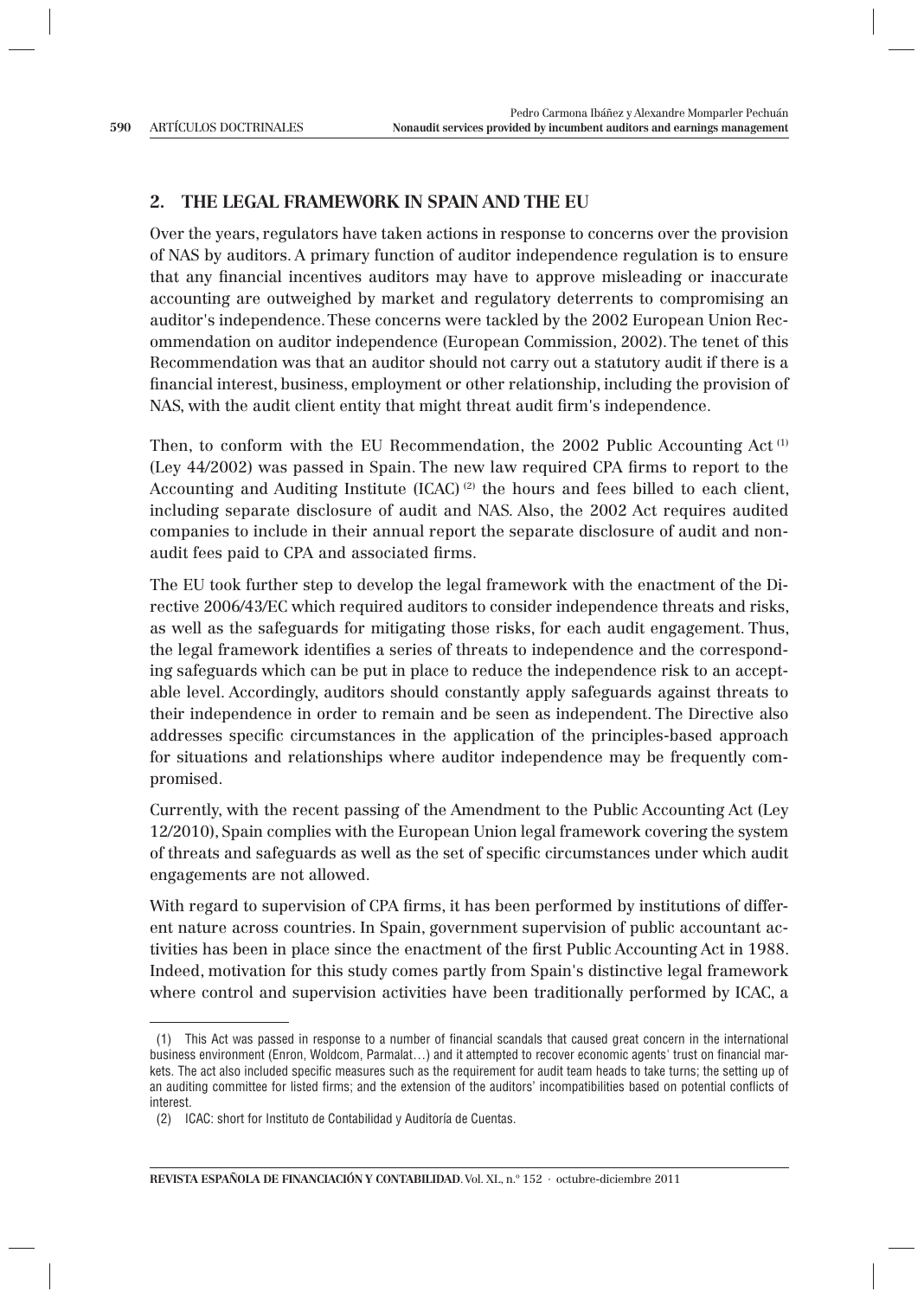government institute. Conversely, other western countries had professional associations carry out such regulatory activities.

To better understand the implications of the new legal framework it is essential to know the aforementioned EU Directive 2006/43/EC. All EU countries have been requested to implement a supervision system, alike the one that operated in Spain for the last two decades, in which monitoring activities are carried out by an independent government body. In other EU countries, as well as in the USA, supervision had been traditionally performed by CPA-supported associations, organizations or institutions on the basis of the self-regulation principle. This sort of self-regulation typically covered all matters dealing with public accountant professional development and certification, auditing procedures standardization, work ethics code, and disciplinary proceedings. However, as a result of the last two decades' financial scandals and scams, the efficacy of the selfregulation approach has been questioned.

Therefore, in recent years, a number of governments have gradually retrieved the regulation and supervision functions that were once performed by CPA-controlled institutions. For instance, the aforementioned SOA left public accountants without the shield of its CPA-supported organizations in the USA. Indeed, the Public Company Accounting Oversight Board (PCAOB) was established under the command of the Securities and Exchange Commission (SEC). All things considered, the government goals are to safeguard the functioning of CPA firms and the service of the general interest that public accountants are supposed to fulfill.

## **3. LITERATURE REVIEW AND HIPOTHESIS**

The provision of NAS and its potential threat to the auditors' independence has been examined from different perspectives. The early literature took a behavioural approach. This literature principally surveyed auditors' and third parties' perceptions of the effects of NAS on auditors' independence. The results of this literature indicate diverging perceptions with auditors generally perceiving little or no conflict while third parties perceive threats to audit independence (Schulte, 1965; Titard, 1971; Hartley and Ross, 1972; Shokley, 1981; Pany and Reckers, 1983 and 1984; Knapp, 1985; and Gul, 1991). However, the results of this literature are not compelling because of potential internal validity threats (Schulte, 1965; Pany and Reckers, 1988; and Gul and Windsor, 1994).

Even though it is generally accepted that all fees, audit and non-audit, create economic bonds between auditor and client, debate has typically alleged that the provision of NAS gives incentives for audit firms to allow the clients questionable accounting practices, consequently reducing auditor independence and eventually the quality of financial reporting. According to Ruddock and Taylor (2005), the provision of NAS has been the focus of most recent attention, reflecting the widely accepted view that NAS services are provided at a higher profit margin than audit services.

In his review of the extant literature about conflicts of interest arising between auditor and client, Nelson (2004) subdivides research studies primarily along with the dependent variable they apply, more specifically: abnormal accruals, earnings restatements,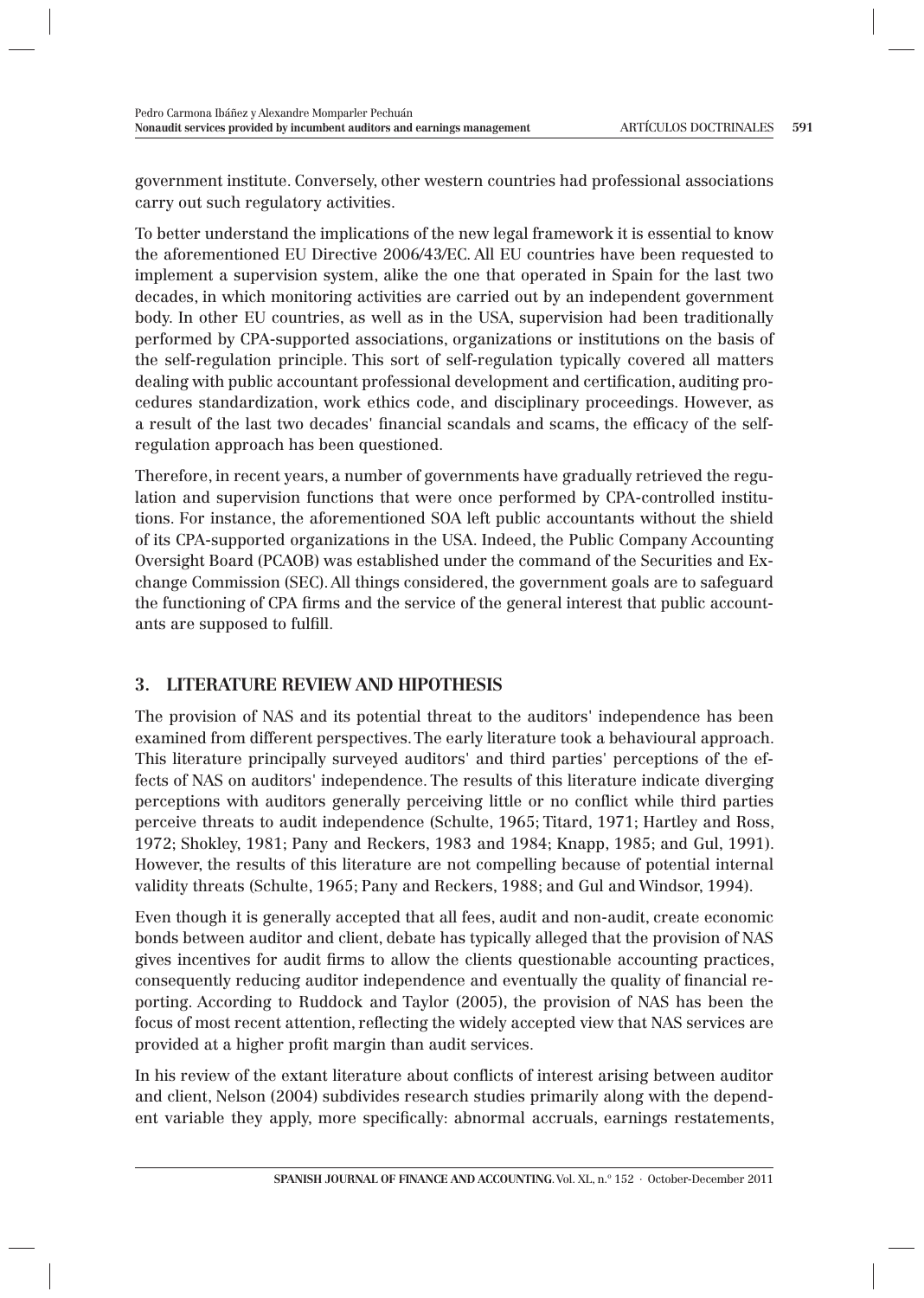audit outcomes and audit adjustments. Since this paper aims to investigate whether auditors allow more discretionary accruals with the increase in NAS fees, this review primarily focuses on behavior of discretionary accruals.

Evidence of a positive association between the absolute value of a firm's abnormal accruals and the NAS is found by Frankel *et al.* (2002). They understand this connection as evidence that auditors are more willing to tolerate clients' aggressive reporting when the clients pay higher NAS fees to auditors. However, their findings were challenged by Ashbaugh *et al.* (2003). They questioned the use of the fee ratio as the dependent variable in the regression model and instead suggested that the total fee is a more appropriate measure of the auditor-client economic bond. They also argue that since Frankel *et al.* (2002) do not adjust the discretionary accruals for past performance, their earnings management proxy results in a biased estimate of the actual intensity of earnings management. After adjusting for these shortcomings in Frankel *et al*., Ashbaugh *et al.,* (2003) fail to find any relationship between earnings management and non-audit fees. Chung and Kallapur (2003) argue that auditors' incentives to compromise their independence should be related to the economic theory of auditor independence. They proxy client importance as the ratio of client fees and NAS fees divided by audit firm's revenue whilst earnings management is proxied by Jones (1991) abnormal accruals model. They also fail to find any statistically significant relationship between abnormal accruals and the proxy for client importance.

A major constraint of the preceding studies is the assumption of non-endogeneity between the provision of NAS and earnings management. After controlling for the effect of endogeneity among audit fees, NAS fees and earnings management proxy, Antle *et al.* (2006) fail to find support for the hypothesis that higher level of NAS fees reduces financial reporting quality. On the contrary, they find that higher level of NAS actually decreases abnormal accruals. Larcker and Richardson (2004) claim that the failure to find any relation between NAS and earnings management is due to pooled samples estimation which assumes that a single model describes the relation between the provision of NAS and accrual choices by management. They employ «latent class models» that enable them to identify whether the association varies for particular clusters and find that only about 20 percent firms of the total sample exhibits a statistically positive association between non audit fees and accruals.

Gore *et al* (2001) provide evidence that, in the UK context, when the provision of nonaudit services is relatively high, smaller auditors (then non-Big 5) are less able to resist to aggressive accounting by their clients. They use three earnings benchmark, namely: avoid losses; report small earnings increase and meet analysts' forecasts. They find evidence that earnings increases is positively associated with the ratio of NAS fees to total fees for non-Big 5 auditors but not for Big 5 auditors. However, with respect to «meet analysts' forecasts», earnings management activity varies positively for both Big 5 and non-Big 5 auditors. Francis and Ke (2006) empirically examine whether fee disclosures mandated by the Securities and Exchange Commission (SEC) in November 2000 represent new information to investors to reevaluate auditor independence and hypothesize that investors will assign lower valuation multiple to the earnings of firms with high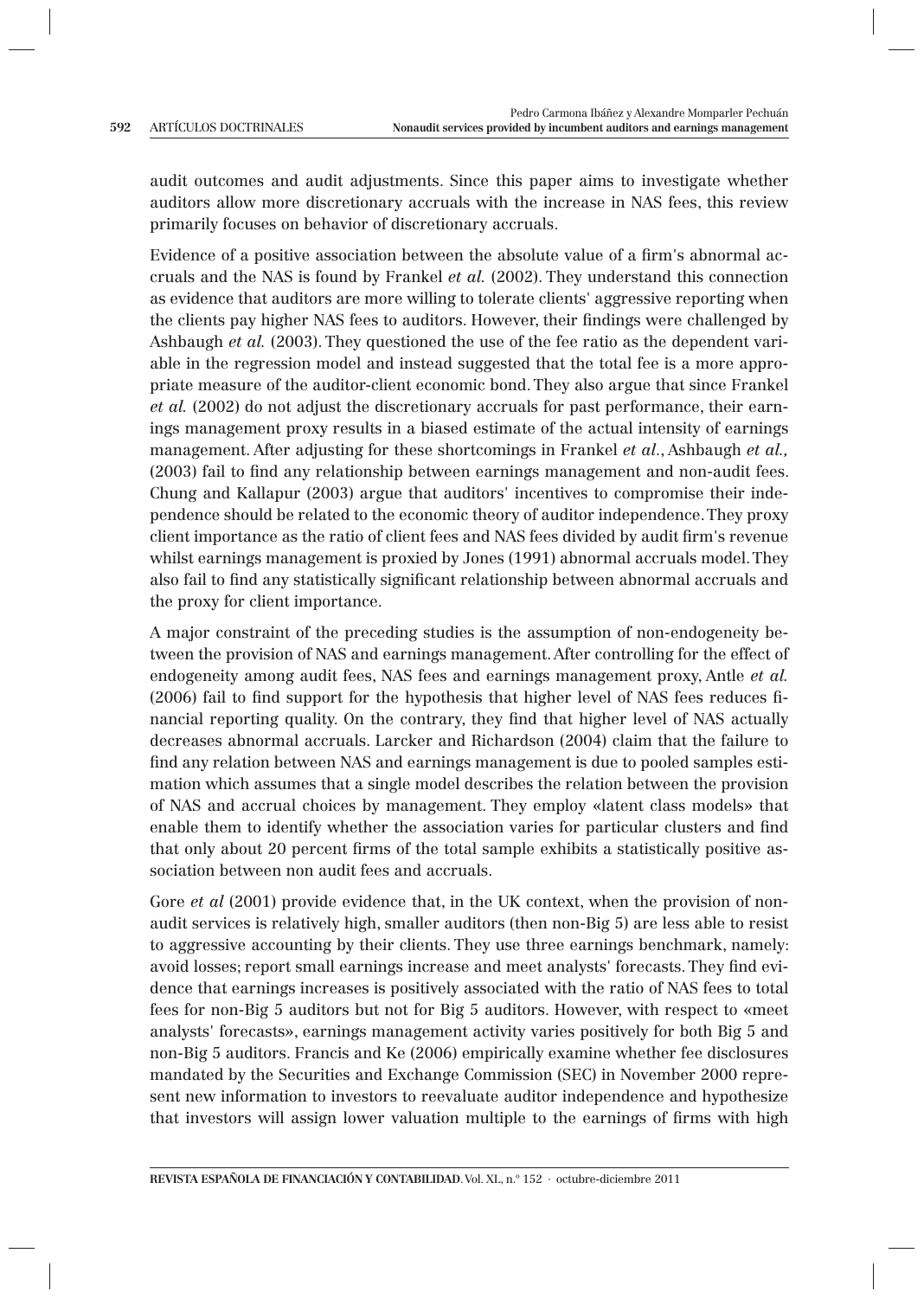non-audit fees. Further, they hypothesize that the post-disclosure negative shift in the market response to earnings surprises is driven by firms with higher magnitude of accruals. Their results provide evidence consistent with these hypotheses.

In general, the review of the literature suggests that the provision of NAS does not impair financial reporting quality. In a litigious environment like that of the USA, auditors are expected to constrain aggressive financial reporting because of the high cost of litigation in the event of audit failure. Nelson (2004) argues that «incentives to thwart aggressive reporting are provided by the threat of litigation, reputation loss that reduces audit firm's ability to attract clients and maintain higher fees for audit services, professional censuring by (auditing governing bodies) loss of position, and potential loss of partnership capital and retirement payouts.» Since Spain does not have such a litigious environment regarding investor protection, auditors may allow managers' questionable accounting policies in order to attract and retain clients, as well as their potential interest in obtaining future employment with clients (Habib and Islam, 2007).

The mixed picture we get from the literature review suggests this is a research question that remains open and requires additional work. We hope that studying the association between NAS fees and financial reporting quality in a Continental European country, with a different business environment from that of Anglo-American countries, may shed some light on the subject matter.

In our view, discretionary accruals are a more appropriate measure of reporting quality as compared to other choices available in the literature such as litigation against auditors (Heninger, 2001), auditor change (DeFond and Subramanyam, 1998), any sort of audit reporting qualifications (Bartov *et al.*, 2000) or going concern (DeFond *et al.*, 2002; Geiger and Raghunandan, 2002; and Ruiz Barbadillo *et al*., 2006). As mentioned above, we understand that the absolute value of discretionary accruals is the right proxy for income management (Warfield *et al.*, 1995; Monterrey and Sánchez-Segura, 2007; or Choi and Lee, 2009). Thus, as the level of NAS provided increases, the auditor may become more tolerant to clients' dubious accounting practices because of the possibility of losing the high levels of lucrative NAS fees. Therefore, we hypothesize that:

> *High levels of non-audit fees provide incentives to auditors for allowing management to report either overstated or understated earnings.*

## **4. RESEARCH DESIGN**

Examination of the extent of any relation between the supply of NAS and auditor independence requires an empirical proxy for the effect of reduced independence (Ruddock and Taylor, 2005; and Choi and Lee, 2009). Earnings management measured by abnormal (or discretionary) accruals is used as a proxy for the effect of reduced independence in this study. In the literature there is a large number of studies that attempt to identify discretionary accruals based on the relation between total accruals and hypothesized explanatory variables (see McNichols, 2000 for the summary of earnings management studies). The most frequently used methods are the Jones (1991) model and the modified-Jones model (Dechow *et al.*, 1995). Both methods involve estimating parameters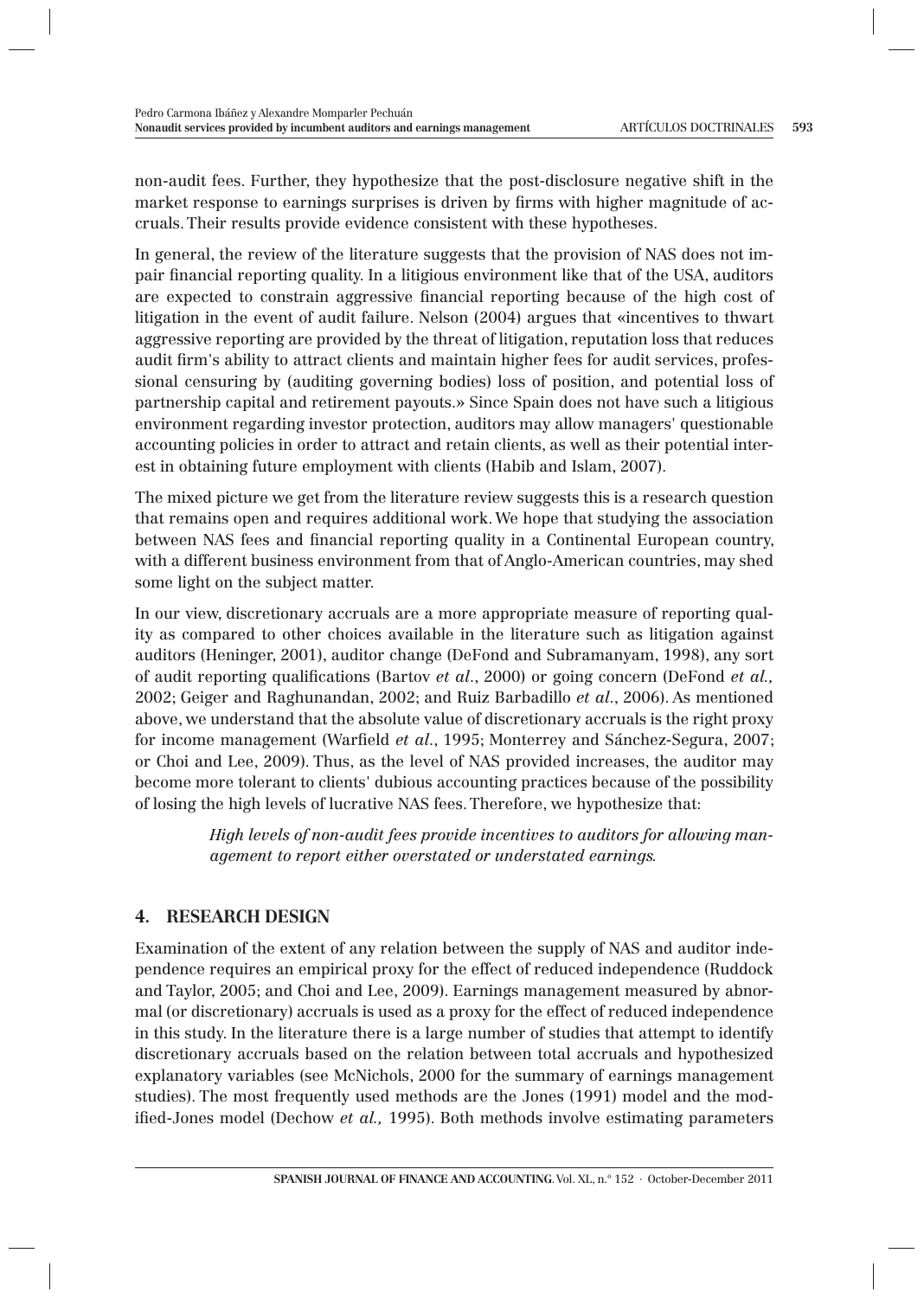for normal accrual activity by regressing a measure of accounting accruals on proxies for normal business activity. These estimated normal accrual parameters are then combined with current total accrual data to estimate unexpected accrual activity (abnormal accruals).

We have specifically estimated abnormal accruals using extant discretionary accruals models (Jones, 1991; Dechow *et al*., 1995 and Kothari *et al*., 2005). Dechow *et al.* (1995) present evidence that the modified-Jones model is more powerful at detecting salesbased manipulations than the original Jones (1991) model. Therefore, to measure the discretionary component of current total accruals (*TACR*), *TACR* is estimated first using the model:

$$
TACR = (\Delta CA - \Delta cash) - (\Delta CL - \Delta STD) - depreciation
$$
\n(1)

Where *ΔCA* is change in current assets, *ΔCL* is change in current liabilities, *Δcash* is change in cash and cash equivalents, and *ΔSTD* is change in short-term debt included in current liabilities. After the calculation of *TACR*, the model parameters are estimated with the following cross-sectional OLS regression by each one-letter CNAE 2009<sup>(3)</sup> code partition and year combination. Industry year portfolios with less than five observations are excluded from the analysis:

$$
\frac{TACR_L}{TA_{L1}} \simeq \frac{1}{T A_{L1}} + \beta_1 \frac{(AREV_t - AREC_t)}{TA_{L1}} + \beta_2 \frac{PPE_t}{TA_{L1}} + \beta_3 \frac{ROA_{L1}}{TA_{L1}} + \epsilon_t
$$
\n(2)

For estimation purposes and to mitigate the concern of heteroscedasticity, all the variables are deflated by lagged total assets.  $T\text{AC}R_{\iota}$  is total accruals for firm  $i$  in a given year,  $\Delta REV_t$  is the change in revenue for firm,  $\Delta REC_t$  is the change in receivables during the year in question and  $PPE_{_t}$  is property, plant and equipment for firm. Extant discretionary accruals models include changes in sales as an explanatory variable in a discretionary accrual regression model to forecast all of the firm's non-discretionary accruals related to sales. Additionally, to control for unusual past performance, lagged return-on-assets  $(ROA<sub>1.1</sub>)$  is incorporated in the total accruals estimation model. Kothari *et al.* (2005) report that matching on lagged *ROA*, as opposed to contemporaneous *ROA*, eliminates any mechanical relation between current period's discretionary accruals estimate and the performance metric. Ashbaugh *et al.* (2003) and Habib and Islam (2007), too, include lagged *ROA*. Thus, our measure of discretionary accruals adjusts for firm performance by including the variable lagged *ROA* for firm performance in the regression model used to estimate discretionary accruals. The advantage of including lagged *ROA* in the estimation of discretionary accruals is that it allows for the association between firm performance and accruals to differ across industries. For each-year and for each group of industries,  $\alpha_p \beta_p$ ,  $\beta_2$  and  $\beta_3$  are the regression coefficients,  $\epsilon_t$  and is the regression residual.

<sup>(3)</sup> New National Classification of Economic Activities of Spain. This classification is similar to SIC List (Standard Industrial Classification Codes).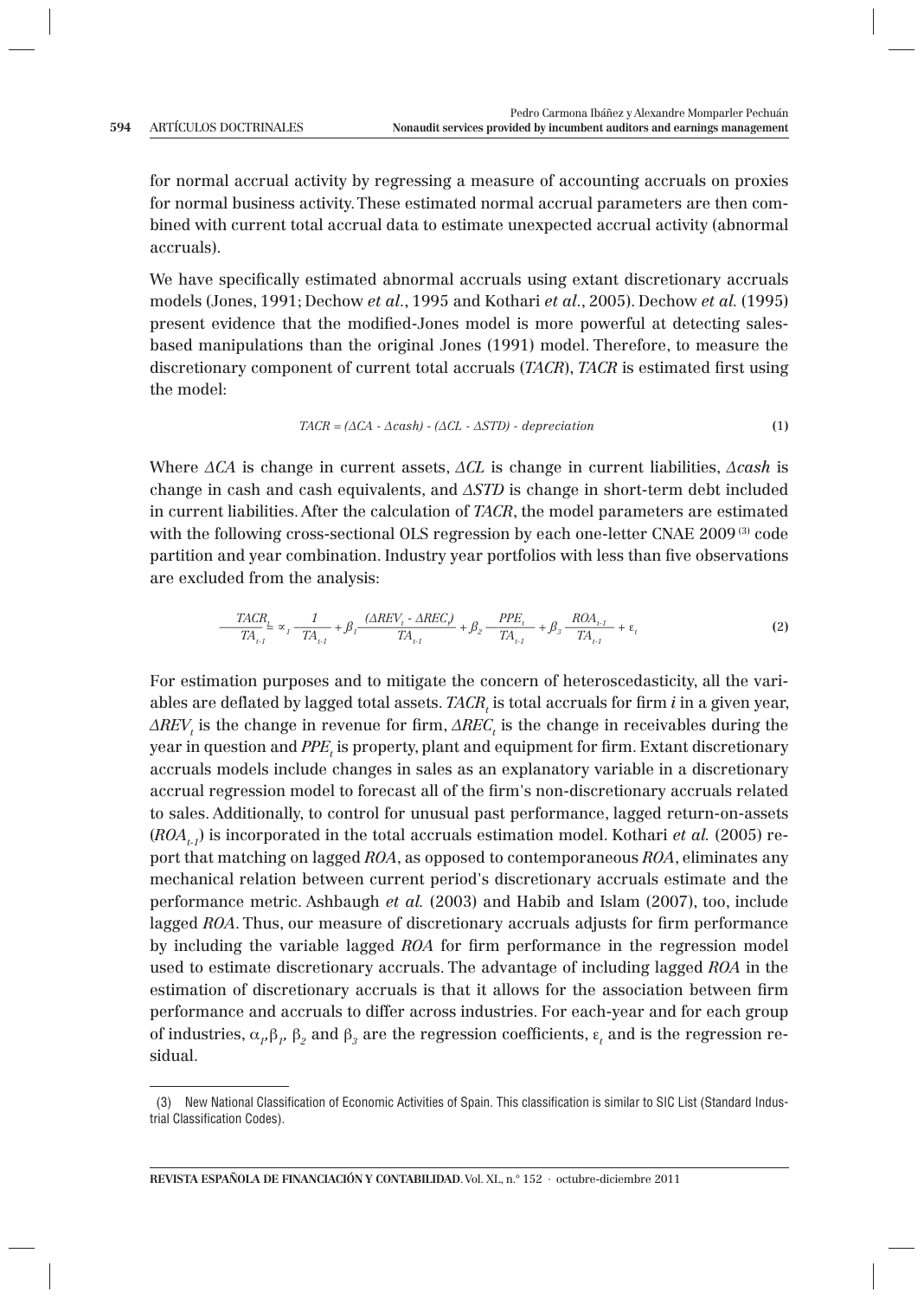We use the parameter estimates from Equation (2) to calculate expected total accruals estimated with a performance control (*ETACR*):

$$
\frac{ETACR_t}{TA_{t-1}} = \hat{\alpha}_1 \frac{1}{TA_{t-1}} + \hat{\beta}_1 \frac{(AREV_t - AREC_t)}{TA_{t-1}} + \hat{\beta}_2 \frac{PPE_t}{TA_{t-1}} + \hat{\beta}_3 \frac{ROA_{t-1}}{TA_{t-1}}
$$
(3)

Where are  $\hat{\propto}_i \hat{\beta}_i \hat{\beta}_2$  and  $\hat{\beta}_3$ the OLS regression estimates for each industry and year, of  $\propto_i$  $\beta_j$  and  $\beta_j$  respectively, obtained from equation (2).

Performance adjusted abnormal accruals (*AA*) are equal to *TACR* minus *ETACR*, that is, the accrual prediction error of the model (2):

$$
\frac{AA_t}{TA_{t}} = \frac{TACR_t}{TA_{t-1}} + \frac{ETACR_t}{TA_{t-1}}
$$
\n
$$
\tag{4}
$$

## 4.1. **VARIABLES**

The model we use to examine the association between non-audit fees and financial reporting quality is a cross-sectional regression. This allows maximizing our sample size while avoiding the survivorship bias problem inherent in the use of a firm-specific timeseries approach (DeFond *et al*., 2002; and Peasnell *et al*., 2005).

*Dependent variable*. Performance adjusted abnormal (or discretionary) accruals (*AA*), calculated for each group of industries and for each year. This information was obtained through the described process in the above section. The consideration of this proxy for audit independence is consistent with DeFond *et al.* 2002, Ashbaugh *et al.* (2003), Choi and Lee (2009) or Habib and Islam (2007).

A question that requires to be addressed is whether to use signed or absolute abnormal accruals in the regression estimates. Because high non-audit fees is alleged to provide incentives to auditors for allowing management to decrease financial reporting quality by infl uencing earnings, signed instead of absolute *AA* may be a better measure to capture the effect of non-audit fees on financial reporting quality. However, since there are concerns about «cookie-jar accounting» implying that firms manage earnings downward as well as upward, the absolute value of abnormal accruals has also been used as a dependent variable in analogous studies. Thus, we report the results of tests using this latter measure. Accordingly, we understand absolute *AA* instead of signed *AA* is a better measure to capture the effect of non-audit fees on financial reporting quality (Chung and Kallapur, 2003; Monterrey and Sánchez-Segura, 2007; or Choi and Lee, 2009).

*Independent experimental variable*. The euro amount paid to auditors for non-audit fees or other services (*NAF*) is the experimental variable. This continuous variable was transformed to the natural log (*LNAF*) to ensure a better fit to the regression model. This technique is consistent with similar transformations performed by other authors (Firth, 2002; Li *et al*., 2006; Habib and Islam, 2007; or Choi and Lee, 2009).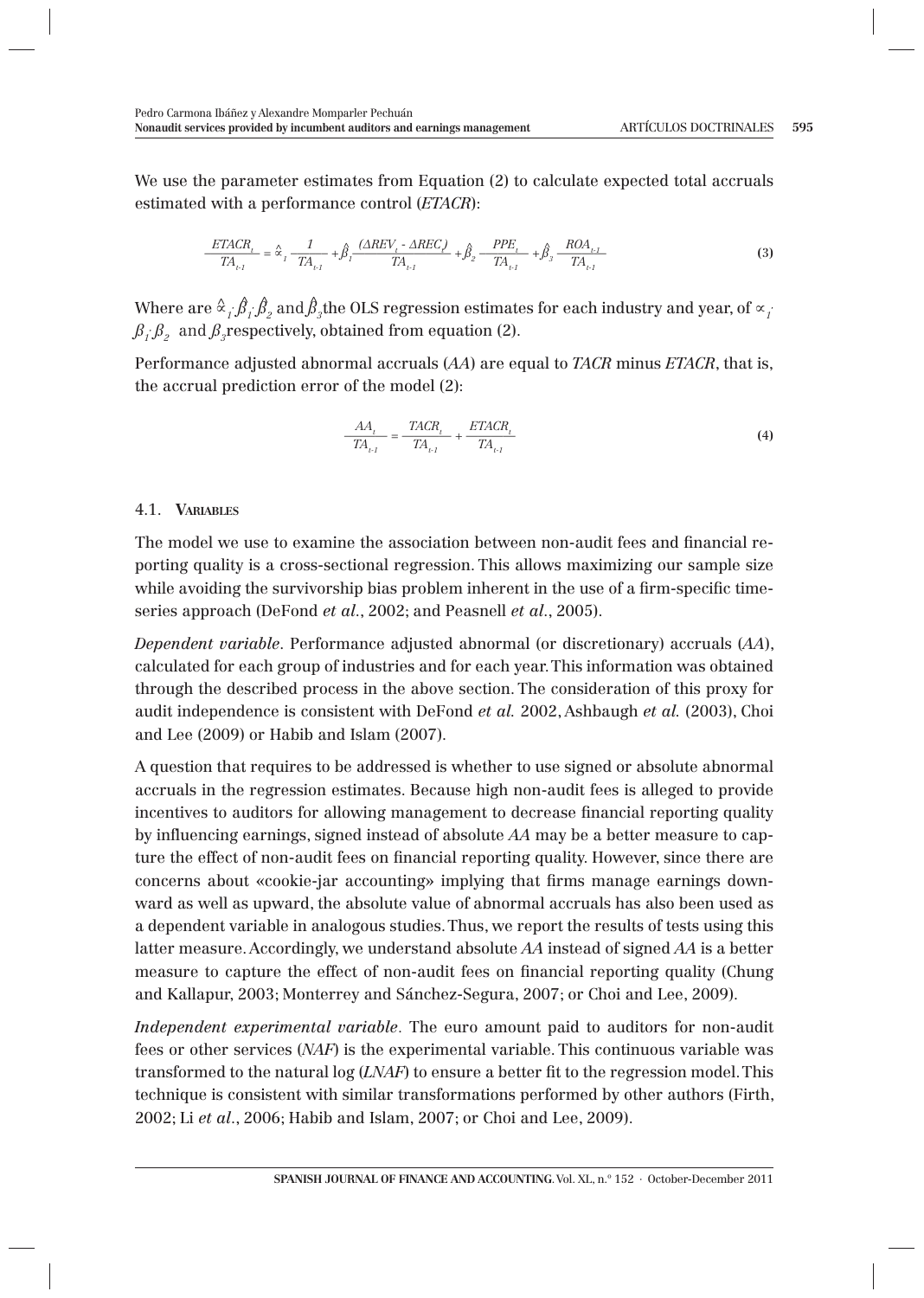The aforementioned Spanish Accounting Regulations require companies to disclose separately, in the notes to the accounts, details of audit fees and other fees paid to CPA and associated firms. Thus, in Spain fees paid to auditors are reported in the companies' annual reports.

*Independent control variables.* In order to examine the non-audit fees effects associated with financial reporting quality, it is deemed appropriate to control other variables that have been identified in previous research as affecting financial reporting quality (*e.g.*) Craswell, 1999; Sharma and Sidhu, 2001; Firth, 2002; Ashbaugh *et al*., 2003; Li *et al*., 2006; Monterrey and Sánchez-Segura, 2007; Habib and Islam, 2007; or Choi and Lee, 2009). These were:

- *Audit fees,* the euro amount paid to auditors for audit. This variable was transformed to the natural log of audit fees paid to auditors (*LAF*). It is hypothesized that audit fees increase as the likelihood of earnings managements increases (Abbott *et al.,* 2006 and Choi and Lee, 2009).
- *Total assets (TA),* as a measure of the size of the company. The absolute euro value of total assets is transformed by the natural log (*LTA*). Higher audit risk suggests that large firms would make less accounting choices as an answer to lower auditor permissiveness (Reynolds and Francis, 2001). However, larger firms would have greater capacity to generate accruals.
- *Growth in sales (GROWTH),* measured as sales of current year minus sales of previous year, deflated by lagged sales. Firms with more growth potential are expected to make more accruals and hence discretionary accruals choices. Growth prospects are associated with management discretion on earnings (Matsumoto, 2002).
- *Asset composition,* expressed as current assets divided by total assets (*CATA*). The ratio of current assets to total assets measures the relative investment in current assets. This variable has been used to control the effect that may be associated with the importance of current assets.
- $\sim$  *Debt composition or leverage,* defined as long term debt divided by total assets (LT-*DTA*). Clients with a high ratio of long-term debt to total assets may have more volatile earnings and this can lead to higher management discretion on earnings. Firms with greater debts should present lower accounting quality. It is a measure of leverage risk or companies' financial risk used in previous research by Firth (2002) and Li *et al* (2006) or Choi and Lee, 2009.
- *Ratio of earnings before interest and taxes to total assets (EBITTA).* A measure of control for firm performance is included as suggested by extant literature (*e.g.* Habib and Islam, 2007 or Choi and Lee, 2009).
- *Net profit (LOSS)* is a dummy variable coded one (1) if net profit is less than zero in the current year, otherwise it is coded zero (0). This variable is used to test weather managers' incentives to manage earnings are affected if the firm is reporting a loss during the year.
- *Previous year return on assets (PROA),* defined as previous year net income before extraordinary items divided by average assets for the period (previous year). As noted by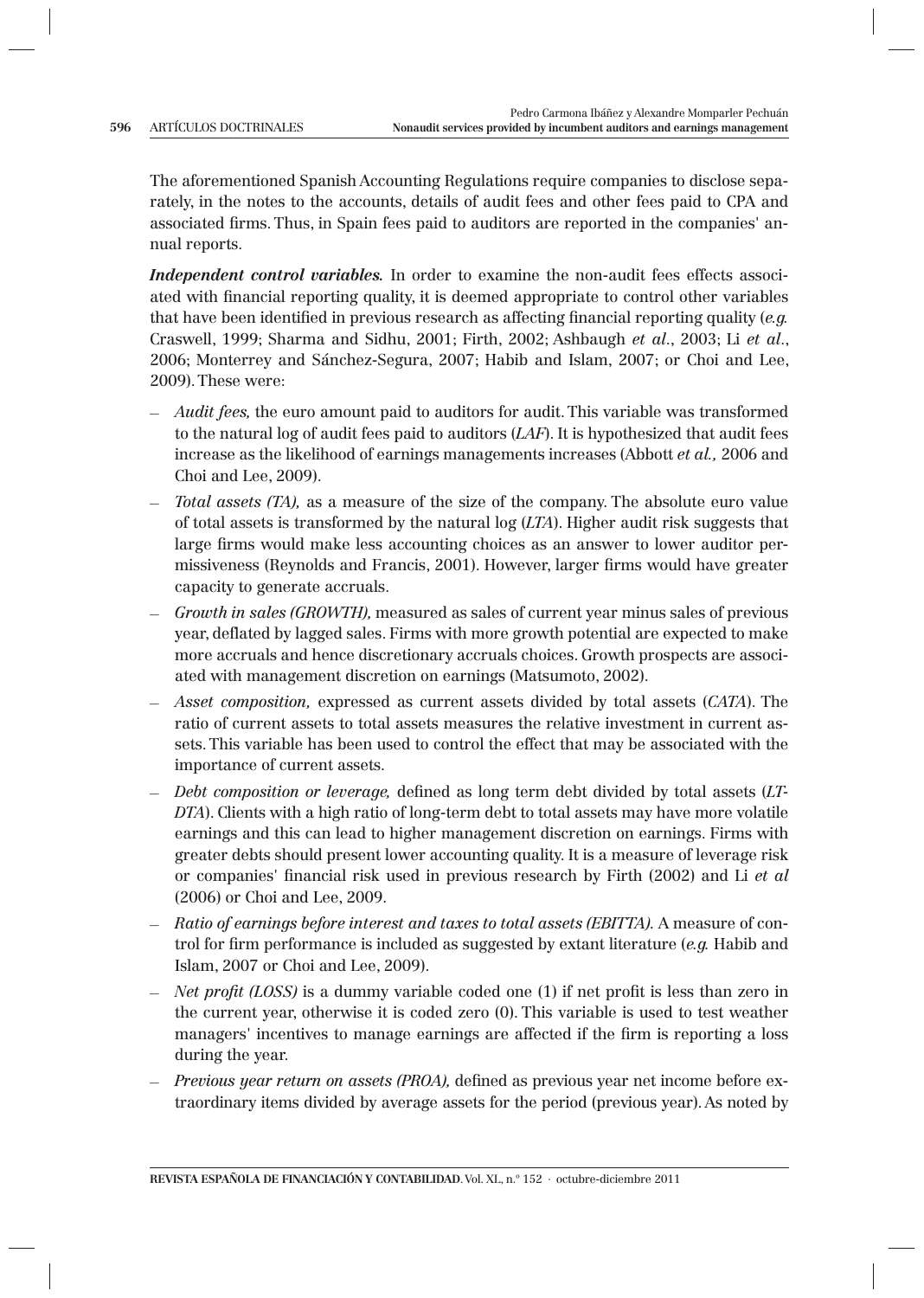Chung and Kallapur (2003), we do not include current year *ROA* because any earnings managements would affect current year *ROA* and accruals and therefore remove the effect of interest. Including the previous year' *ROA* in the estimation of expected accruals allows controlling for performance in the regression model (Ashbaugh *et al*., 2003).

- *Audit Firm (BIG4)* is a dummy variable taking the value one (1) if the auditor is one the Big Four firms; otherwise *BIG4* is set equal to zero (0). This dummy variable has been used as a measure for audit quality, because Big 4 auditors are considered to be higher quality service providers. This is consistent with Firth (2002), Li *et al* (2006) and Choi and Lee (2009).
- *Year qualification (YQL)* is an indicator representing the unqualified audit opinion. It is a dummy variable coded one (1) if company obtained a qualified opinion, otherwise *YQL* is coded zero (0). Among other authors, Craswell (1999) and Choi and Lee (2009) points out the importance of qualification as a significant predictor.
- *Change in net income (NETINC),* measured as net income of current year minus net income of previous year, deflated by net income. Bartov *et al* (2000) and DeFond *et al* (2002) observed that firms with more net income variation are expected to make more accruals and hence discretionary accruals choices.
- *Absolute value of total accruals (|TACR|)* is included as an additional explanatory variable in the regression model. This variable, scaled by beginning of year total assets, is incorporated to control for the possibility that firms with larger *[TACR* also have larger *AA* (Ashbaugh *et al*., 2003; and Habib and Islam, 2007).
- *Industry indicators (INDUSTDUM)* are incorporated as dummies variables to control for cross industry differences, taking the value  $1$  if the firm belongs to industry  $i$ , and  $0$ otherwise. The dummies correspond to the following groups of one-letter CNAE 2009 code partition: C, F, J and  $M^{(4)}$ :
	- (1) INDUSTDUM<sub>1</sub>, manufacturing company (1), or other (0);
	- (2) INDUSTDUM<sub>2</sub>, construction (1), or other (0);
	- (3) INDUSTDUM<sub>3</sub>, information and communications (1), or other (0), and
	- (4) INDUSTDUM<sub>a</sub>, professional, scientific and technical activities  $(1)$ , or other  $(0)$ .

Therefore *AA* is modeled as a function of the amount paid to auditors for non-audit fees or other services *(LNAF)*, the amount paid to auditors for audit fees services *(LAF)*, the size of the company (LTA), the potential firm growth *(GROWTH)*, asset composition *(CATA)*, financial risk or leverage *(LTDTA)*, company profitability *(EBITTA, LOSS* and *PROA*), Big Four status of the auditor (*BIG4*), audit report qualification (*YQL*), change in net income *(NETINC),* absolute value of total accruals *(|TACR|)* and industry indicators *(INDUSTDUM)*. Variables are included in the model to control for cross-sectional differences in factors that are assumed to be associated with the underlying causes that give rise to a financial reporting problem. We hypothesize that high non-audit fees provide incentives to auditors for allowing management to report inflated or deflated earnings by booking income-manipulation (discretionary accruals).

 <sup>(4)</sup> For the purpose of this model, the original 21 one-letter CNAE 2009 industries classifi cation has been reduced to the number of groups with at least five observations per year.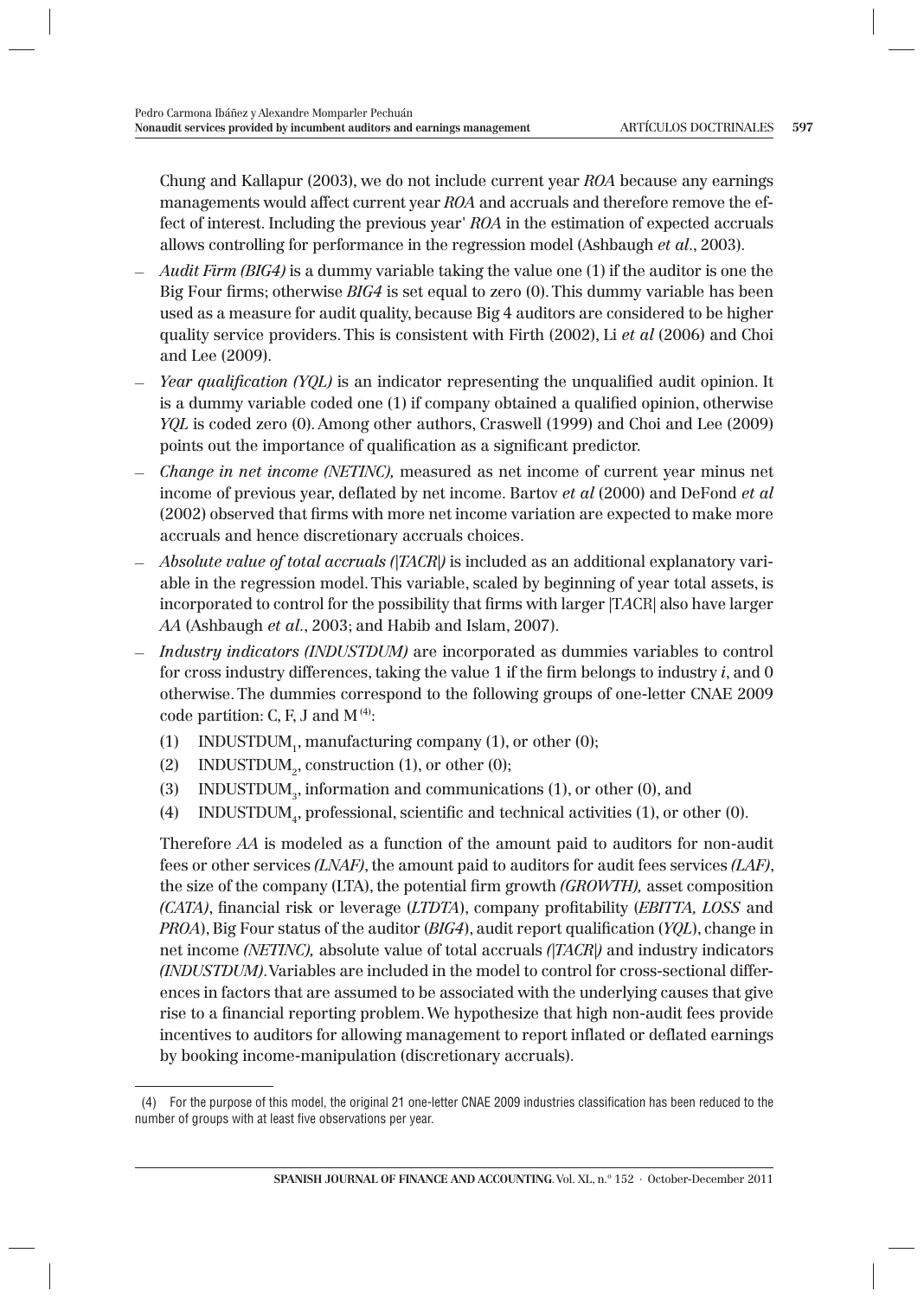### 4.2. **MODEL SPECIFICATION**

We examine the relationship between non-audit fees and financial reporting quality by estimating the following cross-sectional regression model for the period 2005-2009:

 $|AA| = \alpha + \beta$ *, LNAF +* β*<sub><i>LAF +*</sub> β*<sub>p</sub>LTA* +  $\beta$ *<sub><i>GROWTH* +  $\beta$ <sub>*gCATA* +  $\beta$ *LIDTA* +  $\beta$ *EBITTA* +  $\beta$ *<sub><i>gDROA*</sub></sub></sub>  $+ \beta_{10}BIG4 + \beta_{11}YQL + \beta_{12}NETINC + \beta_{13}|TACR| + \sum_{i=2}^{6} \gamma_i NDUSTDUM + e$  (5)

Where:

*|AA|* = absolute abnormal accruals calculated for each year and for each group of industries, deflated by  $TA_{t-1}$ 

*LNAF* = natural log of total non-audit fees.

*LAF* = natural log of total audit fees.

*LTA* = natural log of total assets.

 $\emph{GROWTH} = \emph{growth}$  in sales, measured as  $\emph{(sales}_t - \emph{sales}_{t-1})$  /  $\emph{sales}_{t-1}.$ 

*CATA* = current assets divided by total assets.

*LTDTA* = long-term debt divided by total assets.

*EBITTA* = ratio of earnings before interest and taxes to total assets.

 $LOSS = a$  dummy variable, coded one (1) if net profit is less than zero, otherwise it is coded zero (0).

*PROA* = previous year return on assets.

*BIG4* = the auditor indicator variable (dummy variable), taking the value one (1) if the auditor is one of the Big Four firms, otherwise it is set equal to zero  $(0)$ .

 $YQL = a$  dummy variable coded one (1) if audit report in current year is qualified; otherwise it takes the value zero (0).

 $\emph{NETINC} = \emph{change in net income}, \emph{measured as}$  (*net income<sub>t</sub>-net income<sub>t-1</sub>)/net income<sub>t-1</sub>.* 

*|TACR|* = the absolute value of total accruals, scaled by beginning of year total assets.

*INDUSTDUM* = dummy variables to control for cross industry differences.

In evaluating a listing of companies on the Spanish stock exchange, four major classifications can be identified (excluding financial and related companies), as described above  $(5)$ : (1) manufacturing companies, (2) construction, (3) information and communications, and (4) professional, scientific and technical activities. As these four categories are dummy variables in a regression, it is necessary to include three categories having a  $(0, 1)$  value. The three categories included were *INDUSTDUM*<sub>2</sub>, *INDUSTDUM*<sub>3</sub> *and INDUSTDUM4*. The information content associated with the fourth industry category (manufacturing companies) is included in the constant  $(\alpha)$  as four dummy variables would introduce the problem of perfect correlation, with the value of the four variables summing to one.

<sup>(5)</sup> CNAE 2009 industries classification has been reduced to the number of groups with at least five observations per year.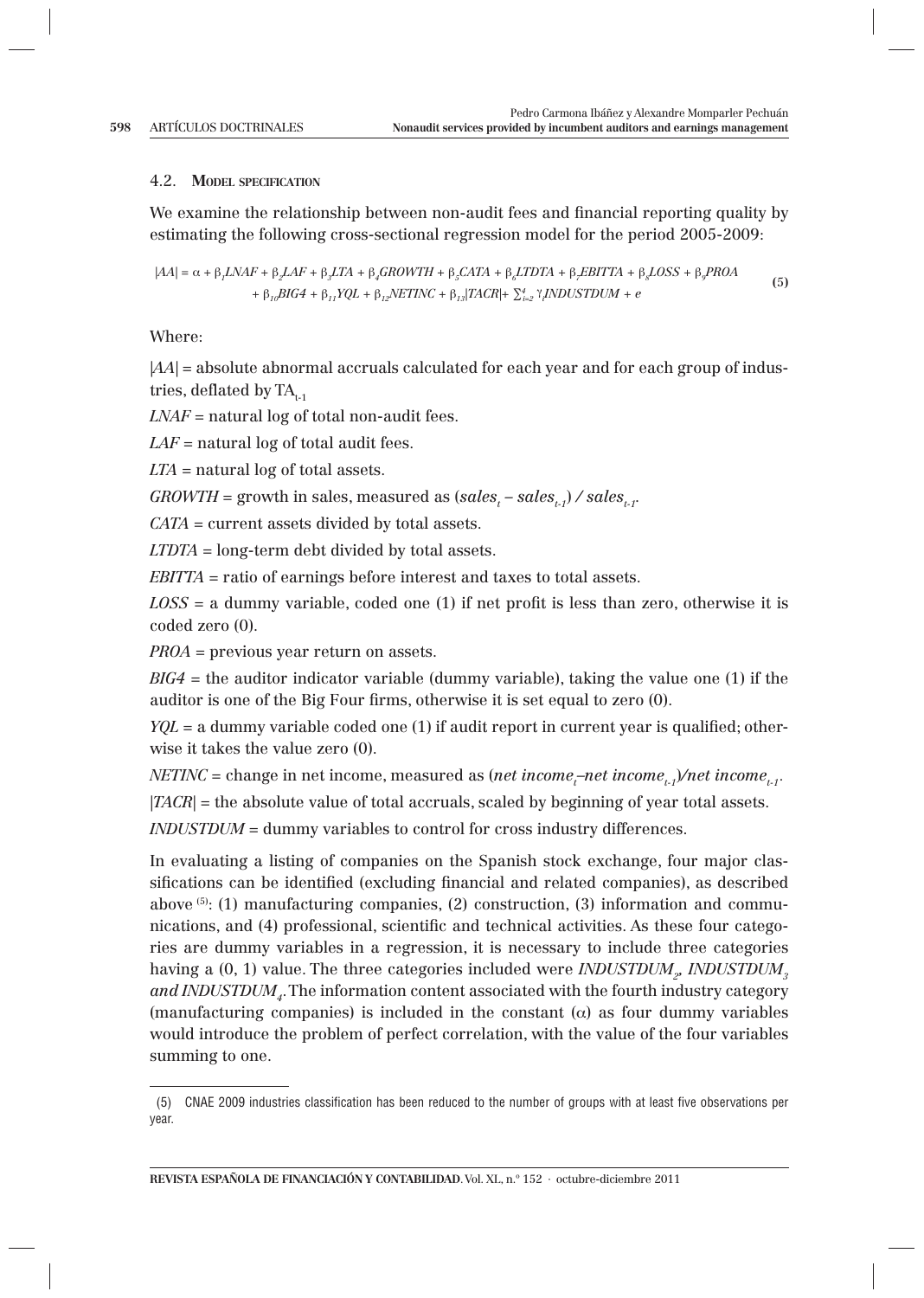The model used in this study contains mainly accounting based variables and, as noted above, the variables are assumed to be associated with the underlying factors that give rise to financial reporting quality problems.

Abnormal accruals may be more likely if the client non-audit fee represents a large share of the auditing firm's total fee income (audit and non-audit fee). High consultancy fees derived from client companies may provide incentives to auditors for allowing management to report manipulated earnings by booking income-increasing discretionary accruals. In order to study this factor, the experimental variable *LNAF* is included in the regression model. Because a large non-audit fee may jeopardize independence, a positive coefficient is hypothesized for *LNAF*. The model tests whether high abnormal accruals are positively related to auditor-provided consultancy services (a positive coefficient of ß1) after controlling for other potential explanatory factors.

## 4.3. **DATA SET**

The fees information (audit and consultancy), audit firm and audit opinion were hand collected from footnotes disclosures of the annual financial reports of listed companies in Spain from the year 2005 to 2009, which are filed with the CNMV $^{(6)}$ . Spanish companies have to report fee data since 2002. The CNMV Registration Files contain information on all Spanish listed companies. The accounting and financial data were collected from SABI (*Bureau Van Dijk*) (7) database for the same period. All companies but those belonging to the financial industry were selected. Financial firms are excluded as the structure of their operations and their financial statements are very different from other companies'; indeed, banking companies are typically barred in similar audit studies. Besides, discretionary accruals of financial firms might not be meaningful for them. In deciding which years to analyze, the last years with annual accounts lodged were considered. The initial sample for this study consists of 565 firmyear observations for the abovementioned period. Calculations of accruals require lagged information on many variables and missing lagged values reduces the sample by 24 observations. Finally, calculation of discretionary accruals for each industry and year combination further reduces the sample by 194 observations because each industry is required to have more than five observations to conduct meaningful regression estimate. The final sample consists of 347 firm-year observations from 2005 to 2009. This selection covers a large proportion of Spain businesses. The large number of observations, and the fact that part of the information used has been taken directly from externally verified published financial reports, should significantly increase the confidence that can be placed in the results.

Our 347 final sample firms belong to 4 different industries (one-letter CNAE 2009 codes). Calculation of discretionary accruals for each industry and year combination requires having more than five observations for meaningful regression estimation purposes:

— Manufacturing company (C letter).

<sup>(6)</sup> CNMV: Comisión Nacional del Mercado de Valores. In English, National Securities Exchange Commission.

<sup>(7)</sup> SABI: Sistema de Análisis de Balances Ibéricos. In English, Balance Sheet Analysis System for Iberian Companies.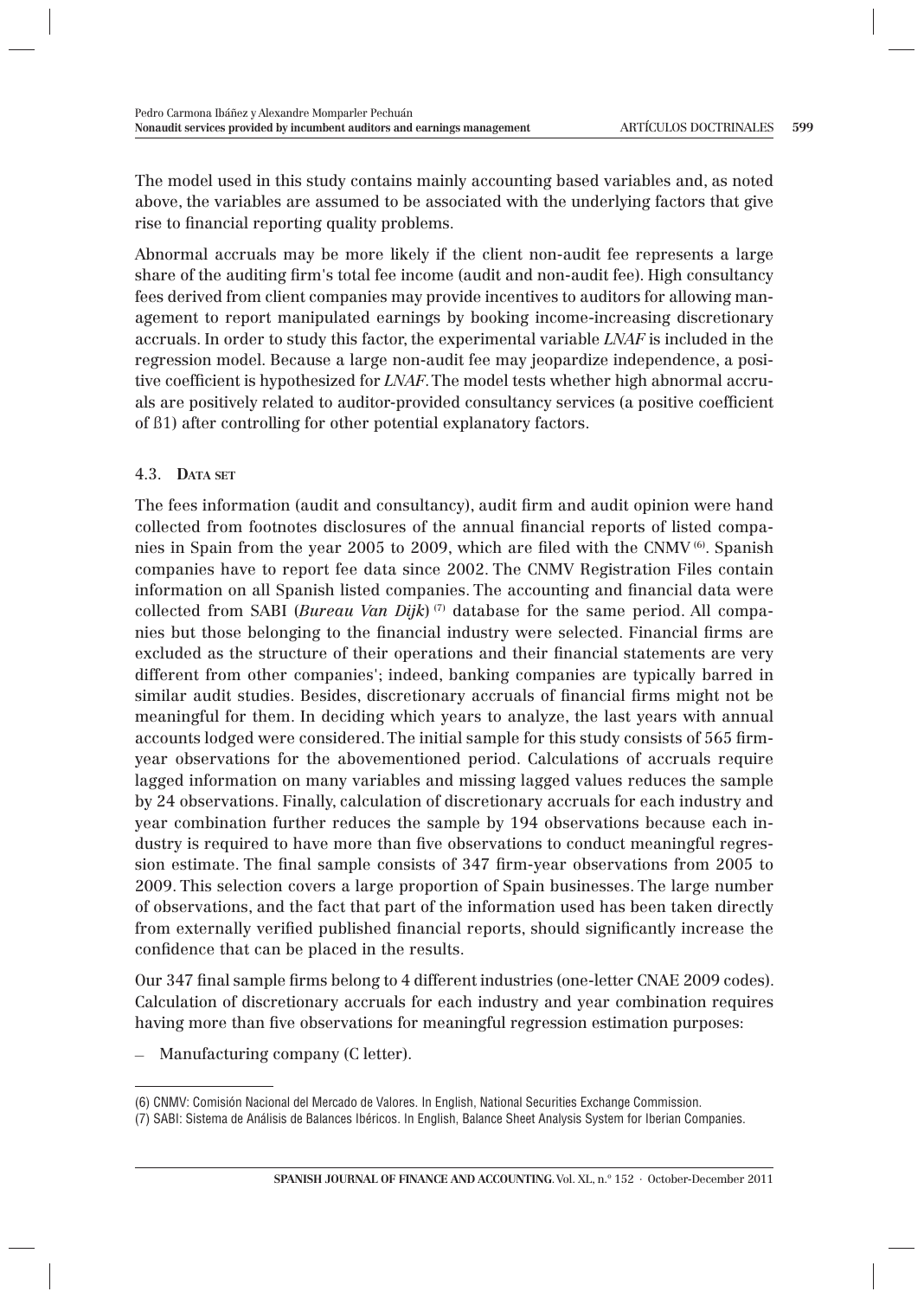- Construction (F letter).
- Information and communications (J letter).
- Professional, scientific and technical activities (M letter).

## **5. RESULTS**

#### 5.1. **DESCRIPTIVE STATISTICS**

A summary of descriptive statistics for the variables used in the subsequent regression analysis is presented in table 1. The experimental independent variable *LNAF* is the natural logarithm of non-audit fees. However, since roughly 27 percent of the firmyear observations report zero non-audit fees, a cent of euro (0.01€) was assigned to zero non-audit fees observations for log transformation. Table 1 shows means, medians, standard deviations and first and third quartiles. Eighty three percent of total firm-year observations are audited by audit firms having an international scope (*BIG4*). Mean and median *LTDTA* are 21 and 14 percent, respectively, while median GROWTH rate in sales is 5.4 percent. As mentioned above, we classify firms according to one-letter CNAE 2009 industry code partition and year combination; and industry year portfolios with less than five observations are excluded from the analysis. The resulting firms represent a sufficient wide range of industries for the purposes of this study: 44.8 percent of the total firm-year observations come from manufacturing industry, 31.5 percent from construction industry *(INDUSTDUM<sub>2</sub>)*, 15.6 percent from professional, scientific and technical activities  $(INDUSTDUM<sub>a</sub>)$ , and only 8.1 percent from information and communications companies *(INDUSTDUM<sub>2</sub>)*.

About 24 percent of sample firms are reporting a loss during the year, and about 14 percent of sample firms obtained a qualified audit report. Median value of absolute total accruals, scaled by beginning of year total assets, is 0.06. The mean and median of the ratio *EBITTA* are 0.03 and 0.02, respectively.

| Variable <sup>a</sup> | Mean   | Median <sup>b</sup> | Q1 <sup>b</sup> | Std. Dev. b | 03 <sup>b</sup> |
|-----------------------|--------|---------------------|-----------------|-------------|-----------------|
| AA                    | .214   | .076                | .029            | .607        | .193            |
| LNAF                  | 1.76   | 2.833               | $-2.302$        | 3.522       | 4.913           |
| LAF                   | 4.344  | 4.407               | 3.520           | 1.243       | 5.170           |
| <b>LTA</b>            | 12.812 | 12.629              | 11.627          | 1.890       | 13.976          |
| <b>GROWTH</b>         | 66.141 | .054                | $-133$          | 1202.928    | .238            |
| CATA                  | .440   | .445                | .201            | .271        | .640            |
| <b>LTDTA</b>          | .206   | .139                | .032            | .215        | .329            |
| EBITTA                | .031   | .018                | $-.009$         | .1531       | .063            |
| <b>LOSS</b>           | .237   | $\cdot$             | $\cdot$         | . н.        | $\cdot$         |
| <b>PROA</b>           | 3.957  | 3.830               | .280            | 14.303      | 8.150           |
| BIG4                  | .834   | $\cdot$             | $\mathbf{r}$    | ٠           | ٠               |
| YQL                   | .149   | $\mathbf{r}$        |                 | ٠.          | $\cdot$         |
| <b>NETINC</b>         | .901   | $-.004$             | $-0.6226$       | 37.391      | .559            |

**TABLE 1 SUMMARY DESCRIPTIVE STATISTICS OF DATA**

(Continue in next page)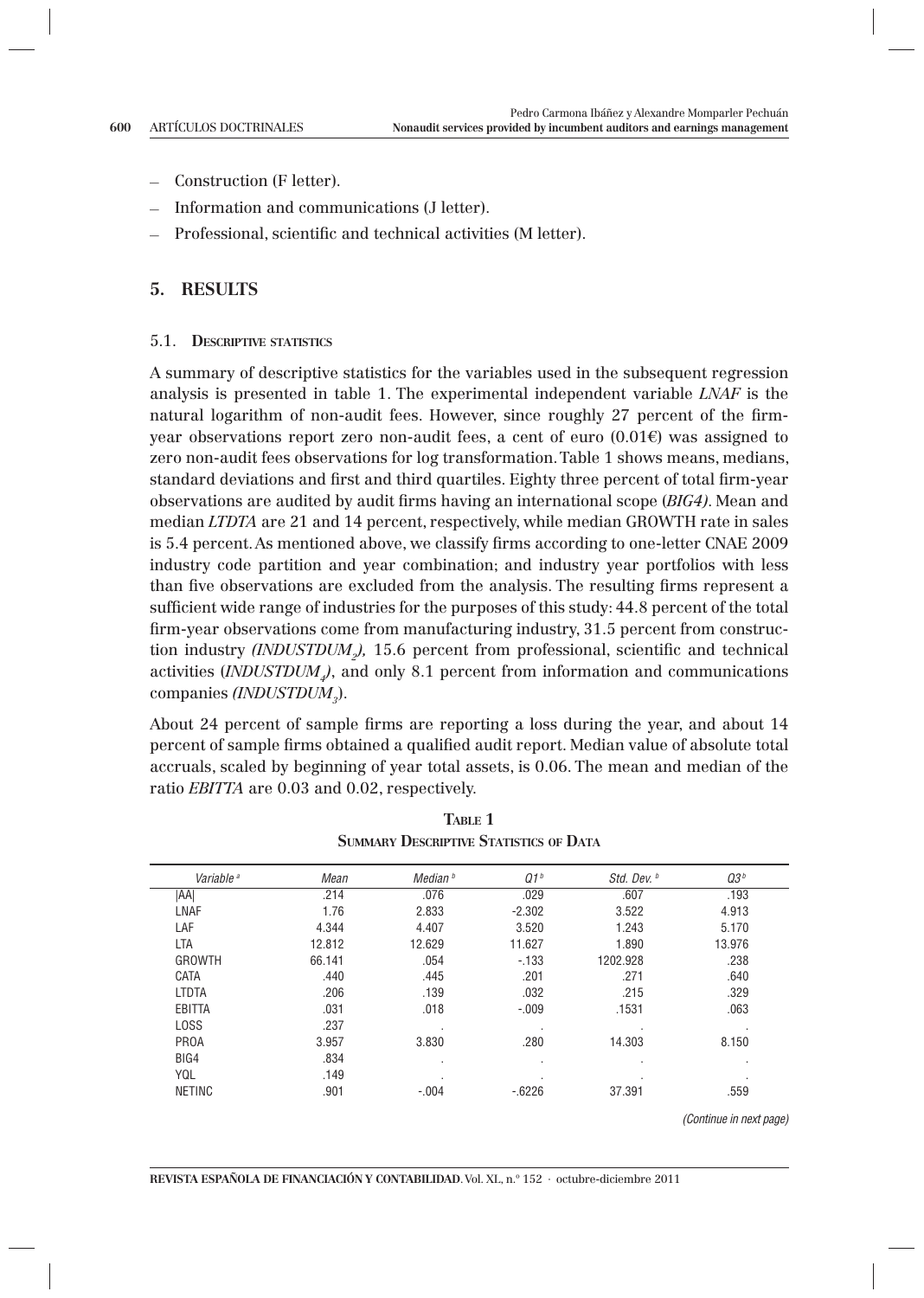| <b>SUMMARY DESCRIPTIVE STATISTICS OF DATA</b> |      |      |      |      |      |  |  |
|-----------------------------------------------|------|------|------|------|------|--|--|
| <b>ITACRI</b>                                 | 221  | .064 | .024 | .953 | .156 |  |  |
| INDUSTDUM <sub>2</sub>                        | .315 | . .  |      | ٠    |      |  |  |
| INDUSTDUM.                                    | .081 |      |      |      |      |  |  |
| INDUSTDUM.                                    | 156  |      |      |      |      |  |  |

# **TABLE 1 (CONT.)**

Notes: a) Sample size (n): 347; b) Medians, standard deviations and quartiles omitted for dichotomous valued variables.

|AA| = absolute value of performance adjusted abnormal accruals calculated for each year and for each group of industries, deflated by  $TA_{t-1}$ 

LNAF = natural log of non-audit fees.

LAF = natural log of audit fees.

LTA = natural log of total assets.

GROWTH =growth in sales and is measured as (sales $_{_{\rm t}}$ – sales $_{_{\rm t\text{-}1}}$ ) / sales $_{_{\rm t\text{-}1}}$ .

CATA = current assets divided by total assets.

LTDTA = long-term debt divided by total assets.

EBITTA = ratio of earnings before interest and taxes to total assets.

LOSS = a dummy variable, coded one (1) if net profit is less than zero, otherwise it is coded zero (0).

PROA = previous year return on assets.

 $BIG4$  = the auditor indicator variable (dummy variable), taking the value one (1) if the auditor is one of the Big Four firms, otherwise it is set equal to zero (0).

 $YQL = a$  dummy variable coded one (1) if audit report in current year is qualified; otherwise it takes the value zero (0).

<code>NETINC</code> = change in net income and is measured as (net income $_{\rm t}$ –net income $_{\rm t\text{-}1}$ )/net income $_{\rm t\text{-}1}$ 

|TACR| = the absolute value of total accruals, scaled by beginning of year total assets.

INDUSTDUM = dummies variables to control for cross industry differences.

#### 5.2. **REGRESSION RESULTS**

This section presents multivariate regression results for the determinants of performance adjusted abnormal accruals in Spain, which have been used as a proxy of financial reporting quality. The relationship between discretionary accruals and the amount of non-audit fees was investigated by cross-sectional OLS regression, with the dependent variable being the performance adjusted abnormal accruals. Because correlations among the variables could generate regression results distortions (by biasing coefficients, statistical significances, and even directional signs) this potential problem must be analyzed. The correlation matrix for the independent variables is showed in table 2, which indicates multicollinearity is not a major impediment to interpreting the regression results of the specified OLS model. In general, the correlations are quite low. The highest correlation, as an absolute value, is 0.73 between *LAF* and *LTA* and the second highest is 0.59 between *LNAF* and *LTA*. Judge *et al* (1988) and Gujarati (1995) state that correlations below absolute 0.80 should not be too harmful as regards multicollinearity. Furthermore, Hosmer and Lemeshow (2000) argue that all theoretically relevant variables should be included in a logistic regression model unless their colinearity is extreme. Variance inflation factors and condition indices also imply that multicollinearity is not a major problem. Therefore, standard interpretation of the regression coefficients can be made.

The results of the OLS regression of the equation (5) testing the relation between non-audit fees and discretionary accruals are shown in Table 3. *AA* are treated as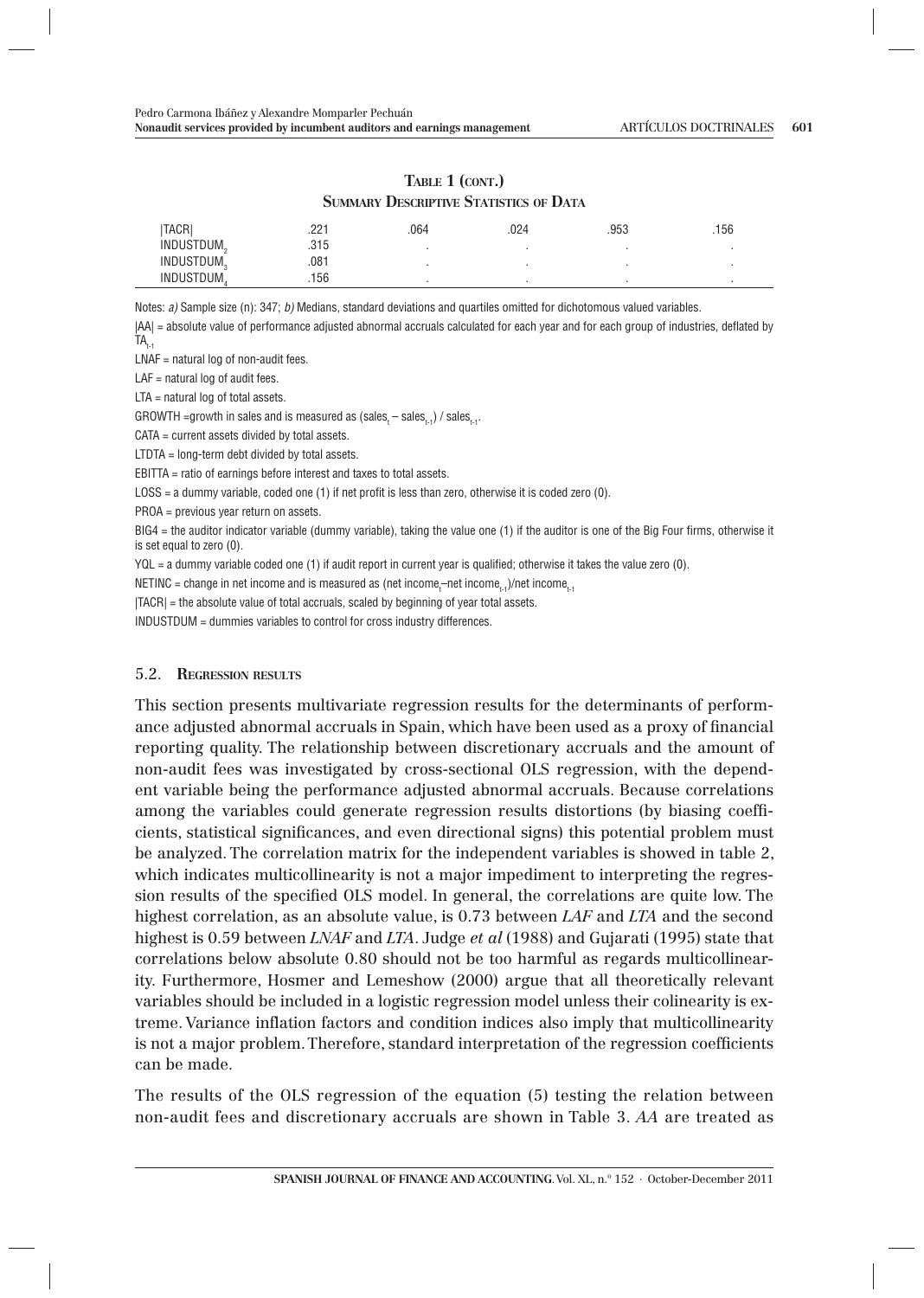the dependent variable and *LNAF* is used as the primary independent variable with other control variables. Adjusted R-squared value of the linear regression model is 50.92%, which is quite good. Results show that there is no significant relationship between non-audit fees and discretionary accruals when *LNAF* is used as the experimental variable. Furthermore, the coefficient on *LNAF* becomes negative, suggesting that as the total of *NAF* increase, earnings management do not change; although the coefficient is not statistically significant at the conventional level  $(0.925)$ . Hence, the concern that the provision of non-audit services impairs auditor independence is unwarranted.

|                        | LNAF        | LAF      | LTA      | GROWT         | CATA        | LTDTA    | EBITTA                           | <b>LOSS</b> |
|------------------------|-------------|----------|----------|---------------|-------------|----------|----------------------------------|-------------|
| LNAF                   | 1.000       |          |          |               |             |          |                                  |             |
| LAF                    | 0.555       | 1.000    |          |               |             |          |                                  |             |
| LTA                    | 0.592       | 0.730    | 1.000    |               |             |          |                                  |             |
| GROWTH                 | 0.064       | 0.061    | 0.064    | 1.000         |             |          |                                  |             |
| CATA                   | $-0.166$    | $-0.109$ | $-0.248$ | 0.086         | 1.000       |          |                                  |             |
| LTDTA                  | 0.178       | 0.118    | 0.345    | 0.090         | $-0.335$    | 1.000    |                                  |             |
| EBITTA                 | 0.093       | 0.118    | 0.105    | $-0.013$      | 0.126       | $-0.263$ | 1.000                            |             |
| LOSS                   | $-0.057$    | $-0.041$ | $-0.057$ | $-0.029$      | $-0.071$    | 0.102    | $-0.441$                         | 1.000       |
| PROA                   | 0.048       | 0.109    | 0.126    | $-0.007$      | 0.057       | $-0.219$ | 0.582                            | $-0.410$    |
| BIG4                   | 0.364       | 0.441    | 0.372    | 0.024         | $-0.160$    | 0.012    | 0.141                            | $-0.086$    |
| YQL                    | $-0.028$    | 0.000    | 0.003    | $-0.021$      | 0.080       | 0.160    | $-0.301$                         | 0.450       |
| <b>NETINC</b>          | 0.020       | $-0.040$ | $-0.012$ | 0.002         | $-0.037$    | 0.027    | 0.014                            | $-0.030$    |
| TACR                   | $-0.040$    | $-0.003$ | 0.025    | 0.000         | 0.189       | $-0.022$ | $-0.003$                         | 0.036       |
| INDUSTDUM,             | $-0.063$    | 0.072    | 0.282    | 0.075         | 0.159       | 0.212    | $-0.039$                         | 0.093       |
| INDUSTDUM <sub>3</sub> | 0.301       | 0.293    | 0.267    | $-0.016$      | $-0.093$    | $-0.038$ | 0.221                            | $-0.103$    |
| INDUSTDUM,             | $-0.000$    | $-0.186$ | $-0.229$ | $-0.017$      | 0.072       | $-0.154$ | $-0.093$                         | $-0.001$    |
|                        | <b>PROA</b> | BIG4     | YQL      | <b>NETINC</b> | <b>TACR</b> |          | INDUSTDUM, INDUSTDUM, INDUSTDUM, |             |
| PROA                   | 1.000       |          |          |               |             |          |                                  |             |
| BIG4                   | 0.130       | 1.000    |          |               |             |          |                                  |             |
| YQL                    | $-0.334$    | $-0.080$ | 1.000    |               |             |          |                                  |             |
| <b>NETINC</b>          | 0.001       | 0.018    | 0.030    | 1.000         |             |          |                                  |             |
| TACR                   | $-0.038$    | 0.003    | $-0.013$ | 0.003         | 1.000       |          |                                  |             |
| INDUSTDUM,             | $-0.060$    | $-0.026$ | 0.211    | 0.030         | 0.169       | 1.000    |                                  |             |
| INDUSTDUM <sub>3</sub> | 0.191       | 0.137    | $-0.021$ | $-0.008$      | $-0.047$    | $-0.218$ | 1.000                            |             |
| INDUSTDUM,             | $-0.061$    | $-0.103$ | $-0.144$ | $-0.099$      | $-0.003$    | $-0.273$ | $-0.118$                         | 1.000       |

**TABLE 2 CORRELATION MATRIX OF INDEPENDENT VARIABLES**

*Notes:* LNAF: natural log of non-audit fees; LAF: natural log of audit fees; LTA: natural log of total assets; GROWTH : growth in sales and is measured as sales<sub>t</sub> – sales<sub>t-1</sub> / sales<sub>t-1</sub>; CATA: current assets divided by total assets; LTDTA: long-term debt divided by total assets; EBITTA: ratio of earnings before interest and taxes to total assets; LOSS: a dummy variable, coded one (1) if net profit is less than zero, otherwise it is coded zero (0); PROA: previous year return on assets; BIG4 : the auditor indicator variable (dummy variable), taking the value one (1) if the auditor is one of the Big Four firms, otherwise it is set equal to zero (0); YQL: a dummy variable coded one (1) if audit report in current year is qualified, otherwise it takes the value zero (0); NETINC: change in net income and is measured as net income $_{\rm t}$  – net income<sub>t-1</sub> / net income<sub>t-1</sub>; |TACR|: the absolute value of total accruals, scaled by beginning of year total assets; INDUSTDUM: dummies variables to control for cross industry differences.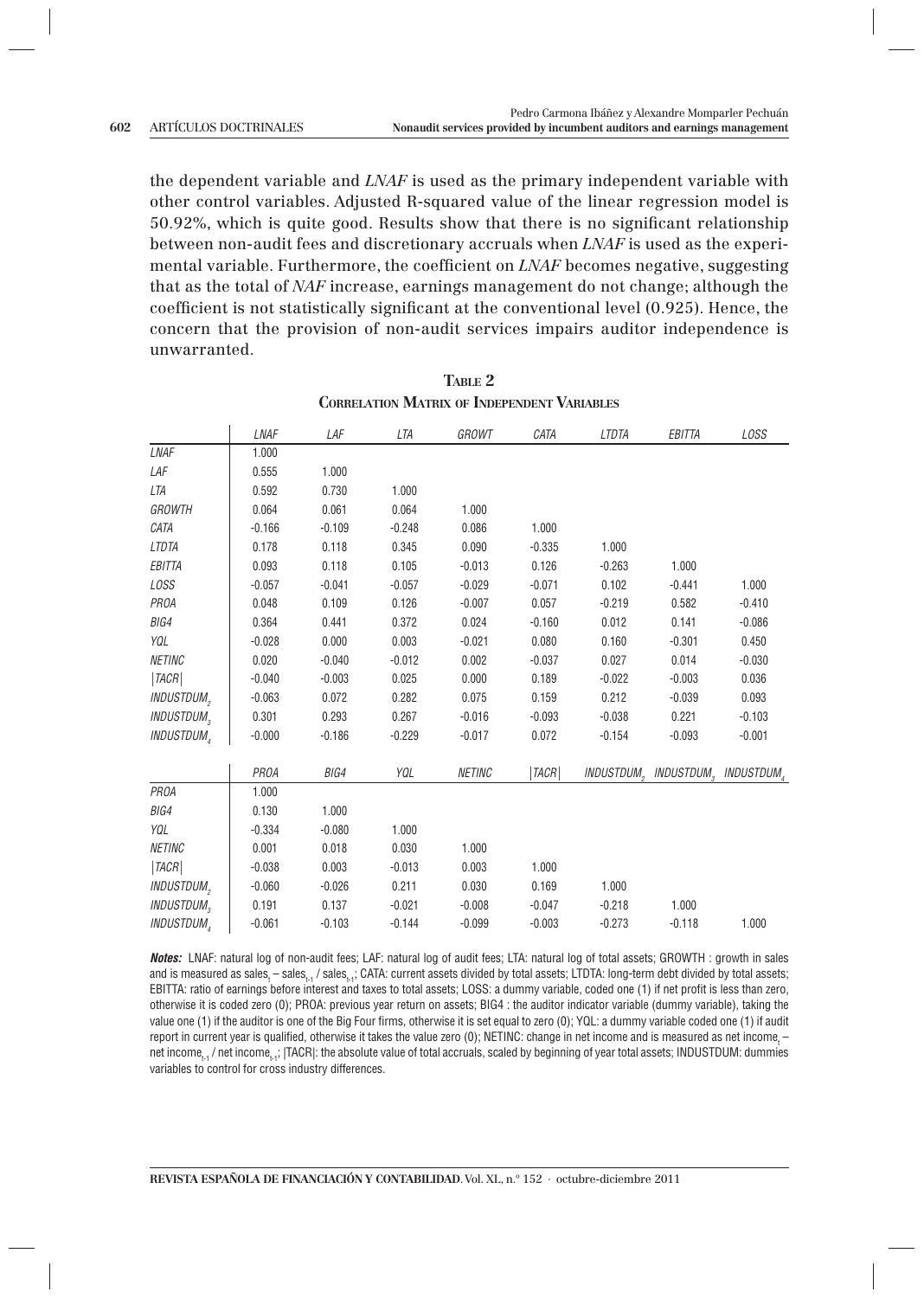The sign of the audit fees coefficient (*LAF*) is negative and statistically significant at a 5 percent level. This inverse relationship may be an outcome of audit quality, where audit fees can be thought of as an audit quality measure. Thus, increase in audit fees (increase in audit quality) results in high-quality financial statements by shortening managerial opportunism, measured through discretionary accruals.

Regarding control variables, the *T-test* and its significant level indicate *LTA* and *|TACR*| are strongly positive correlated with *AA* at 1 percent level, as expected. The *PROA* and *LTDTA* coefficients are statistically significant at 10 percent level, although with different signs. Thus, high values of previous year profitability increase the amount of discretionary accruals. Conversely, the *LTDTA* coefficient is negative and statistically significant at 10 percent level. *INDUSTDUM2* (construction) is strongly positively correlated with the dependent variable.

The remaining coefficients are not statistically significant. For example, the auditor indicator variable (*BIG4*) has a negative sign which is in line with expectations; however, the coefficient is not statistically significant. The presence of accounting losses is not relevant either.

In summary, according to the regression results, the experimental variable is not significant at a 5% conventional level. Therefore, auditors may not compromise their independence in situations where the provision of NAS generates economic rents, in the context examined here. The results do provide conclusive evidence to reject the hypothesis that non-audit fees affect significantly financial reporting quality, which implies that incumbent auditors are more likely to be concerned with client firms' earnings management. This observation is consistent with Craswell (1999), Li *et al* (2006), Habib and Islam (2007) or Choi and Lee (2009).

| Variable    | Beta     | SE of Beta | T-test  | Sig T | Standardized Beta |
|-------------|----------|------------|---------|-------|-------------------|
| LNAF        | $-0.001$ | 0.009      | $-0.09$ | 0.925 | $-0.005$          |
| LAF         | $-0.069$ | 0.031      | $-2.25$ | 0.025 | $-0.137$          |
| LTA         | 0.062    | 0.024      | 2.60    | 0.010 | 0.185             |
| GROWTH      | 0.000    | 0.000      | $-0.68$ | 0.497 | $-0.026$          |
| CATA        | 0.035    | 0.106      | 0.33    | 0.742 | 0.015             |
| LTDTA       | $-0.247$ | 0.135      | $-1.82$ | 0.069 | $-0.084$          |
| EBITTA      | $-0.474$ | 0.288      | $-1.65$ | 0.101 | $-0.083$          |
| <b>LOSS</b> | 0.085    | 0.067      | 1.26    | 0.209 | 0.058             |
| PROA        | 0.004    | 0.002      | 1.72    | 0.087 | 0.084             |
| BIG4        | $-0.037$ | 0.073      | $-0.51$ | 0.612 | $-0.022$          |
| YQL         | $-0.074$ | 0.077      | $-0.96$ | 0.338 | $-0.043$          |

| TABLE 3                                            |  |  |  |  |  |  |
|----------------------------------------------------|--|--|--|--|--|--|
| OLS REGRESSION RESULTS OF ABNORMAL ACCRUALS ([AA]) |  |  |  |  |  |  |

(Continue in next page)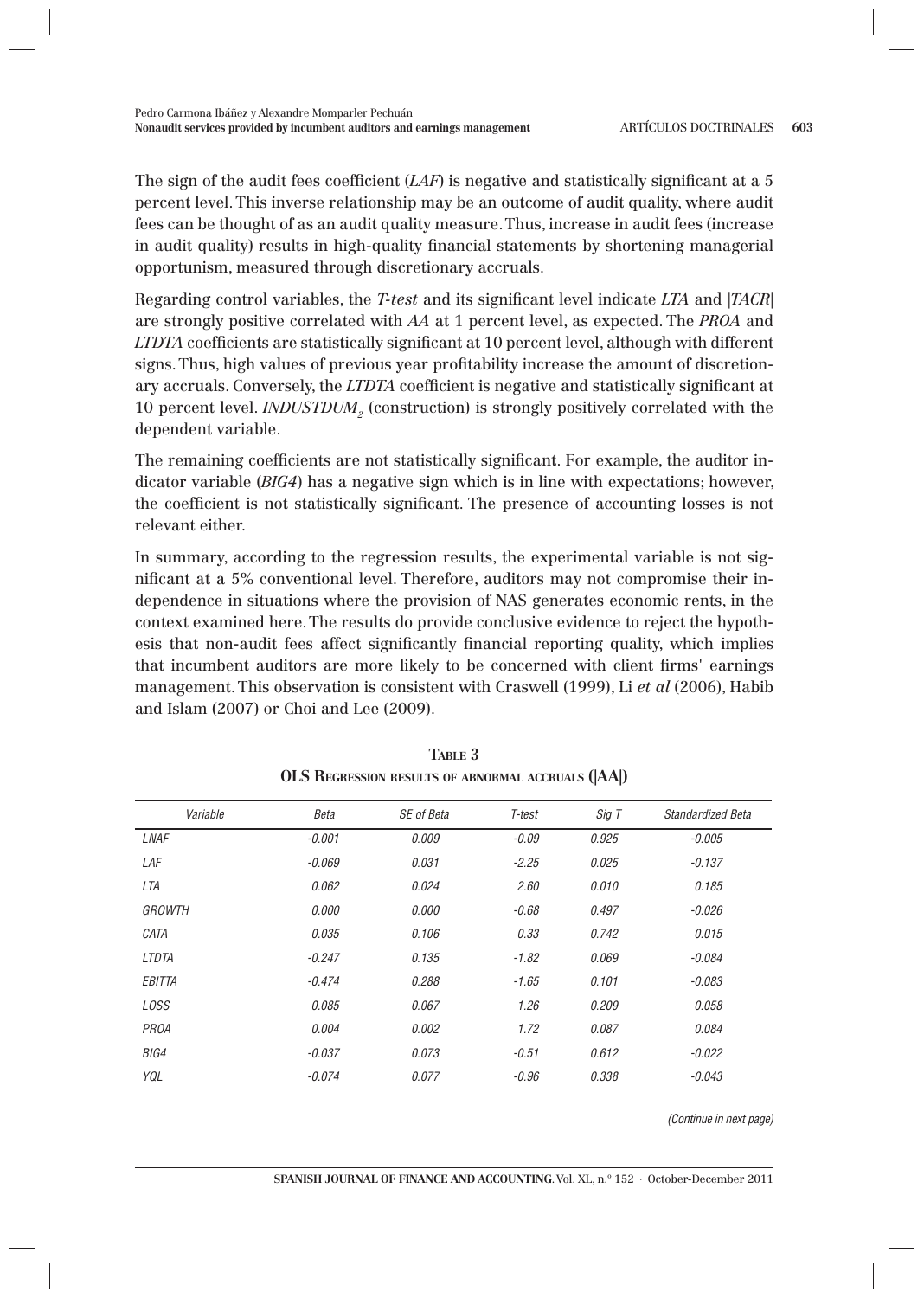| OLS REGRESSION RESULTS OF ABNORMAL ACCRUALS ([AA]) |          |       |         |       |          |  |  |
|----------------------------------------------------|----------|-------|---------|-------|----------|--|--|
| <b>NETINC</b>                                      | 0.000    | 0.001 | -0.06   | 0.951 | $-0.002$ |  |  |
| <b>TACR</b>                                        | 0.414    | 0.025 | 16.65   | 0.000 | 0.651    |  |  |
| INDUSTDUM,                                         | 0.213    | 0.063 | 3.36    | 0.001 | 0.160    |  |  |
| INDUSTDUM,                                         | $-0.057$ | 0.096 | $-0.60$ | 0.552 | $-0.026$ |  |  |
| INDUSTDUM,                                         | 0.028    | 0.078 | 0.35    | 0.723 | 0.015    |  |  |
| CONSTANT                                           | $-0.388$ | 0.251 | $-1.55$ | 0.123 |          |  |  |

| TABLE 3 (CONT.)                                   |  |
|---------------------------------------------------|--|
| OLS REGRESSION RESULTS OF ABNORMAL ACCRUALS ([AA] |  |

*Notes:* Sample size 347, Adjusted R-squared 0.5092, F-Ratio 23.44, Sig F 0.000

 $|AA|$ : absolute value of performance adjusted abnormal accruals calculated for each year and for each group of industries, deflated by<br>TA : I NAF: natural log of non-audit fees: LAF: natural log of audit fees: LTA: natura TAt-1; LNAF: natural log of non-audit fees; LAF: natural log of audit fees; LTA: natural log of total assets (€000); GROWTH : growth in sales and is measured as sales, – sales<sub>t-1</sub>, / sales<sub>t-1</sub>; CATA: current assets divided by total assets; LTDTA: long-term debt divided by total assets; EBITTA: ratio of earnings before interest and taxes to total assets; LOSS: a dummy variable, coded one (1) if net profit is less than zero, otherwise it is coded zero (0); PROA: previous year return on assets; BIG4 : the auditor indicator variable (dummy variable), taking the value one (1) if the auditor is one of the Big Four firms, otherwise it is set equal to zero (0); YQL: a dummy variable coded one (1) if audit report in current year is qualified, otherwise it takes the value zero (0); NETINC: change in net income and is measured as net income  $\epsilon$ net income<sub>t-1</sub>/net income<sub>t-1</sub>; |TACR|: the absolute value of total accruals, scaled by beginning of year total assets; INDUSTDUM: dummies variables to control for cross industry differences.

#### **5.3. SENSITIVITY ANALYSIS**

Three statistical sensitivity issues of concern are considered, including the model specification, effect of outliers and sample specification.

#### *Sensitivity to Model Specifi cation*

There is considerable diversity in the specification of models of financial reporting quality both in terms of the dependent variables and the experimental variable used. To test the sensitivity of the results to model specification (potential model misspecification), two alternative models were estimated. In this two following specifications *LAF* is omitted because of collinearity. First, the experimental variable was recalculated using the ratio non-audit fees to total assets (*NAFTA*). The use of this ratio is consistent with Sharma and Sidhu (2001) and Habib and Islam (2007). Neither in this case (see table 4), nor in the regression model estimated with *LNAF*, was the experimental variable significant at 5 percent levels.

| Variable     | Beta     | SE of Beta | T-test  | Sig T | Standardized Beta |
|--------------|----------|------------|---------|-------|-------------------|
| <b>NAFTA</b> | 2.328    | 38.895     | 0.06    | 0.952 | 0.002             |
| LTA          | 0.027    | 0.017      | 1.60    | 0.110 | 0.08              |
| GROWTH       | 0.000    | 0.000      | $-0.76$ | 0.451 | $-0.029$          |
| CATA         | 0.000    | 0.106      | 0.00    | 0.999 | 0.000             |
| <b>LTDTA</b> | $-0.207$ | 0.135      | $-1.54$ | 0.125 | $-0.071$          |
| EBITTA       | $-0.472$ | 0.290      | $-1.63$ | 0.105 | $-0.082$          |
| <i>LOSS</i>  | 0.079    | 0.068      | 1.17    | 0.242 | 0.055             |

**TABLE 4 OLS REGRESSION RESULTS. SENSITIVITY TO MODEL SPECIFICATION. EXPERIMENTAL VARIABLE: NAFTA**

(Continue in next page)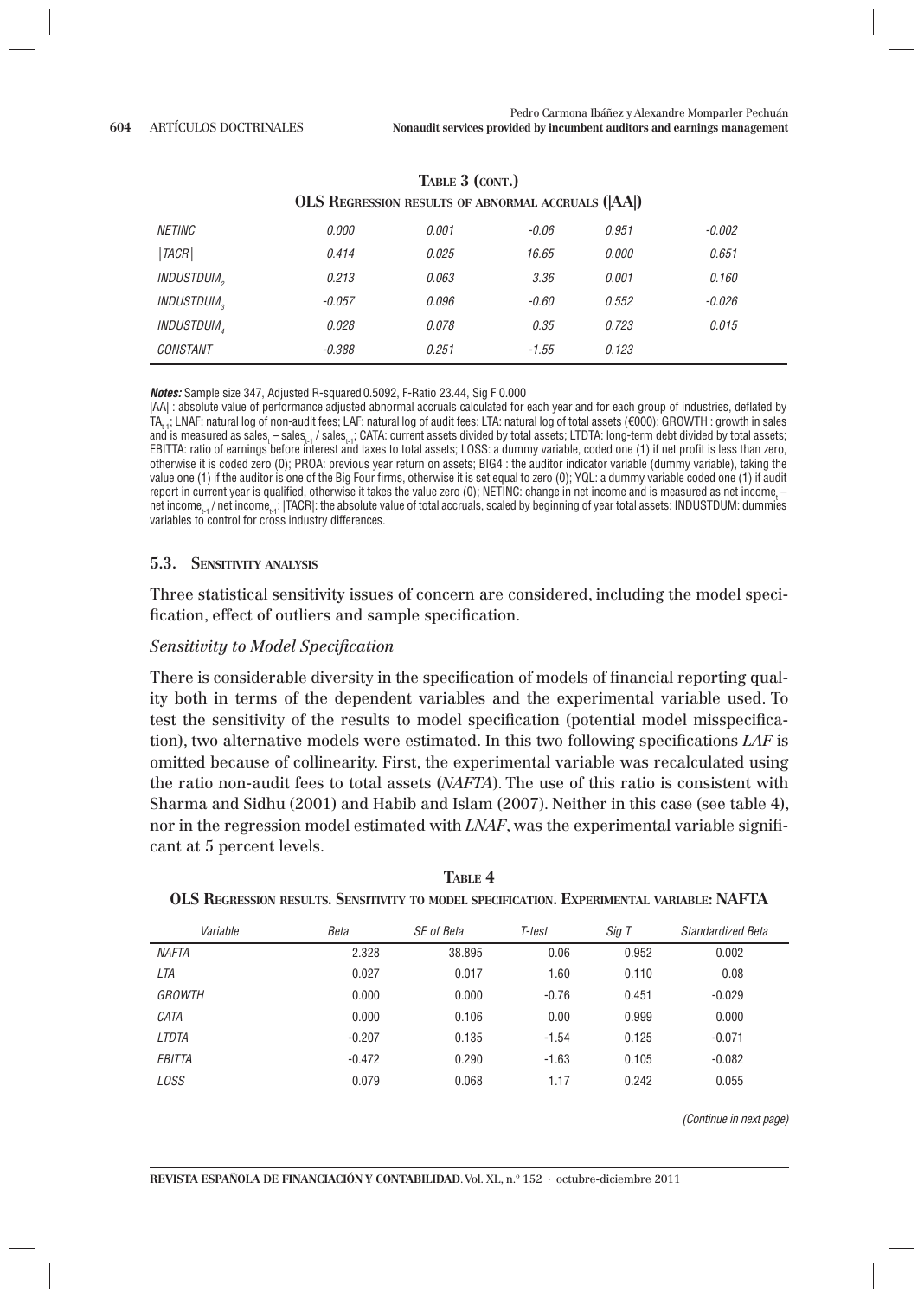| PROA                   | 0.004    | 0.002 | 1.83    | 0.068 | 0.09     |
|------------------------|----------|-------|---------|-------|----------|
| BIG4                   | $-0.079$ | 0.071 | $-1.11$ | 0.267 | $-0.047$ |
| YQL                    | $-0.078$ | 0.078 | $-1.01$ | 0.315 | $-0.046$ |
| <b>NETINC</b>          | 0.000    | 0.001 | 0.04    | 0.972 | 0.001    |
| TACR                   | 0.416    | 0.025 | 16.64   | 0.000 | 0.654    |
| INDUSTDUM <sub>2</sub> | 0.239    | 0.062 | 3.87    | 0.000 | 0.181    |
| INDUSTDUM,             | $-0.074$ | 0.096 | $-0.77$ | 0.443 | $-0.033$ |
| INDUSTDUM,             | 0.041    | 0.077 | 0.53    | 0.597 | 0.022    |
| CONSTANT               | $-0.202$ | 0.21  | $-0.96$ | 0.335 |          |

#### **TABLE 4 (CONT.)**

## **OLS REGRESSION RESULTS. SENSITIVITY TO MODEL SPECIFICATION. EXPERIMENTAL VARIABLE: NAFTA**

**Notes:** NAFTA: Ratio of non-audit fees, total assets. Rests of variables are defined in table 3. Sample size 347, Adjusted R-squared 0.5029, F-Ratio 24.34, Sig F 0.000.

#### **TABLE 5**

#### **OLS REGRESSION RESULTS. SENSITIVITY TO MODEL SPECIFICATION. EXPERIMENTAL VARIABLE: FEERATIO**

| Variable        | Beta     | SE of Beta | T-test  | SigT  | Standardized Beta |
|-----------------|----------|------------|---------|-------|-------------------|
| <b>FEERATIO</b> | 0.018    | 0.093      | 0.20    | 0.845 | 0.008             |
| LTA             | 0.026    | 0.018      | 1.48    | 0.139 | 0.077             |
| <b>GROWTH</b>   | 0.000    | 0.000      | $-0.76$ | 0.447 | $-0.029$          |
| <b>CATA</b>     | 0.000    | 0.105      | 0.00    | 0.998 | 0.000             |
| <i>LTDTA</i>    | $-0.21$  | 0.136      | $-1.55$ | 0.123 | $-0.072$          |
| EBITTA          | $-0.475$ | 0.29       | $-1.64$ | 0.102 | $-0.083$          |
| <b>LOSS</b>     | 0.079    | 0.068      | 1.17    | 0.243 | 0.054             |
| <b>PROA</b>     | 0.004    | 0.002      | 1.84    | 0.066 | 0.09              |
| BIG4            | $-0.081$ | 0.071      | $-1.13$ | 0.259 | $-0.048$          |
| YQL             | $-0.079$ | 0.078      | $-1.01$ | 0.314 | $-0.046$          |
| <b>NETINC</b>   | 0.000    | 0.001      | 0.02    | 0.981 | 0.001             |
| TACR            | 0.416    | 0.025      | 16.64   | 0.000 | 0.654             |
| INDUSTDUM,      | 0.24     | 0.062      | 3.88    | 0.000 | 0.181             |
| INDUSTDUM,      | $-0.075$ | 0.096      | $-0.78$ | 0.436 | $-0.034$          |
| INDUSTDUM,      | 0.038    | 0.078      | 0.49    | 0.623 | 0.021             |
| <b>CONSTANT</b> | $-0.19$  | 0.215      | $-0.88$ | 0.378 |                   |

Notes: FEERATIO: Ratio of non-audit fees, total fees (audit and non-audit). Rests of variables are defined in table 3. Sample size 347, Adjusted R-squared 0.530, F-Ratio 24.34, Sig F 0.000

Second, and according to Habib and Islam (2007) and Monterrey and Sánchez-Segura (2007), the experimental variable was recalculated using *FEERATIO*, that is, the quotient of non-audit fees and total fees (audit and non-audit). Once again, the independent experimental variable was not significant at a conventional level of 5 percent (see table 5), suggesting that as total non-audit fees increase, earnings management does not increase, which is contrary to the «impairment of independence» hypothesis.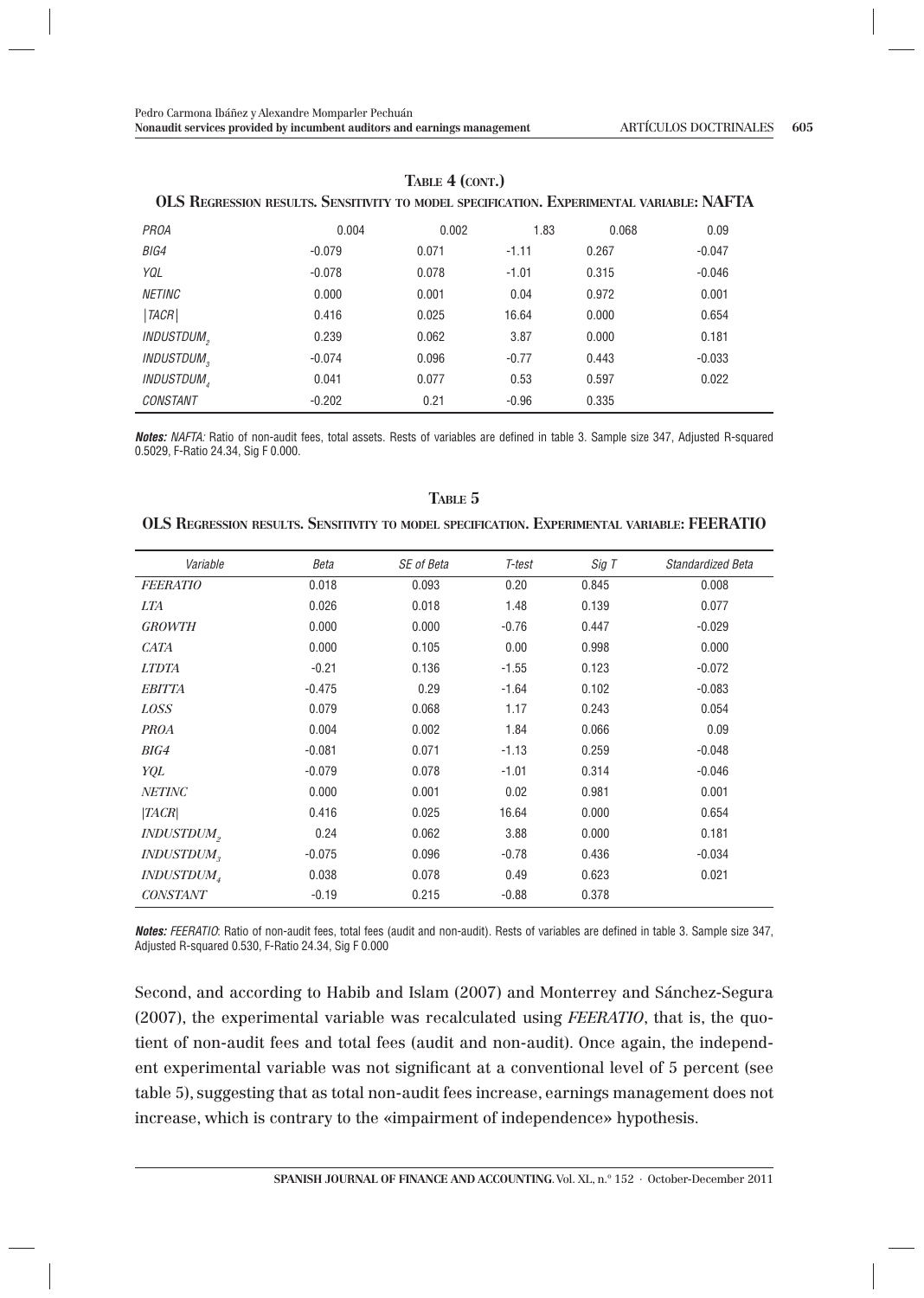Finally we test the sensitivity of the results to the dependent variable. Following Ashbaugh *et al.* (2003), we examine the robustness of discretional accrual model by employing an alternative measure of discretionary accruals that does *not* include control for firm performance in the estimation of discretionary accruals *(ETACR')*. Then *ETACR'* and *AA'* are calculated as follows:

$$
\frac{ETACR_t'}{TA_{t}} = \hat{\alpha}_1 \frac{1}{TA_{t}} + \hat{\beta}_1 \frac{(AREV_t - AREC_t)}{TA_{t}} + \hat{\beta}_2 \frac{PPE_t}{TA_{t}} + \hat{\beta}_3 \frac{ROA_{t}}{TA_{t}} \tag{6}
$$

$$
\frac{AA_t'}{TA_{t}} = \frac{TACR_t}{TA_{t-1}} - \frac{ETACR_t'}{TA_{t-1}}\tag{7}
$$

#### **TABLE 6 OLS REGRESSION RESULTS. SENSITIVITY TO MODEL SPECIFICATION. DEPENDENT VARIABLE: |AA'|**

| Variable                  | Beta     | SE of Beta | T-test  | Sig T | Standardized Beta |
|---------------------------|----------|------------|---------|-------|-------------------|
| LNAF                      | 0.004    | 0.004      | 0.90    | 0.371 | 0.015             |
| LAF                       | $-0.010$ | 0.014      | $-0.77$ | 0.443 | $-0.015$          |
| LTA                       | $-0.009$ | 0.011      | $-0.89$ | 0.376 | $-0.020$          |
| GROWTH                    | 0.000    | 0.000      | $-1.40$ | 0.161 | $-0.017$          |
| CATA                      | $-0.031$ | 0.047      | $-0.66$ | 0.508 | $-0.009$          |
| LTDTA                     | $-0.149$ | 0.060      | $-2.48$ | 0.014 | $-0.036$          |
| EBITTA                    | 0.060    | 0.127      | 0.47    | 0.636 | 0.008             |
| <b>LOSS</b>               | 0.027    | 0.030      | 0.92    | 0.356 | 0.013             |
| <b>PROA</b>               | $-0.001$ | 0.001      | $-0.53$ | 0.594 | $-0.008$          |
| BIG4                      | $-0.012$ | 0.032      | $-0.38$ | 0.704 | $-0.005$          |
| YQL                       | $-0.033$ | 0.034      | $-0.96$ | 0.340 | $-0.014$          |
| <b>NETINC</b>             | 0.000    | 0.000      | 0.23    | 0.820 | 0.003             |
| <b>TACR</b>               | 0.848    | 0.011      | 77.02   | 0.000 | 0.949             |
| <i><b>INDUSTDUM</b></i> , | 0.239    | 0.028      | 8.54    | 0.000 | 0.129             |
| <i><b>INDUSTDUM,</b></i>  | 0.017    | 0.042      | 0.41    | 0.683 | 0.006             |
| INDUSTDUM,                | 0.046    | 0.034      | 1.34    | 0.181 | 0.018             |
| CONSTANT                  | 0.221    | 0.111      | 1.99    | 0.048 |                   |

*Notes:* |AA'|: absolute value of not performance adjusted abnormal accruals calculated for each year and for each group of industries, deflated by TAt-1. LNAF: natural log of non-audit fees. Rests of variables are defined in table 3. Sample size 347, Adjusted R-squared 0.951, F-Ratio 422.74, Sig F 0.000.

Neither in this case (see table 6), in the regression model estimated with the alternative measure of expected total accruals *(ETACR')*, the experimental variable was significant at 5 percent levels.

In summary, the results of not significant association between the provision of NAS and financial reporting quality are robust to various model specifications, that is, the outcomes do not reveal a problem of financial information quality.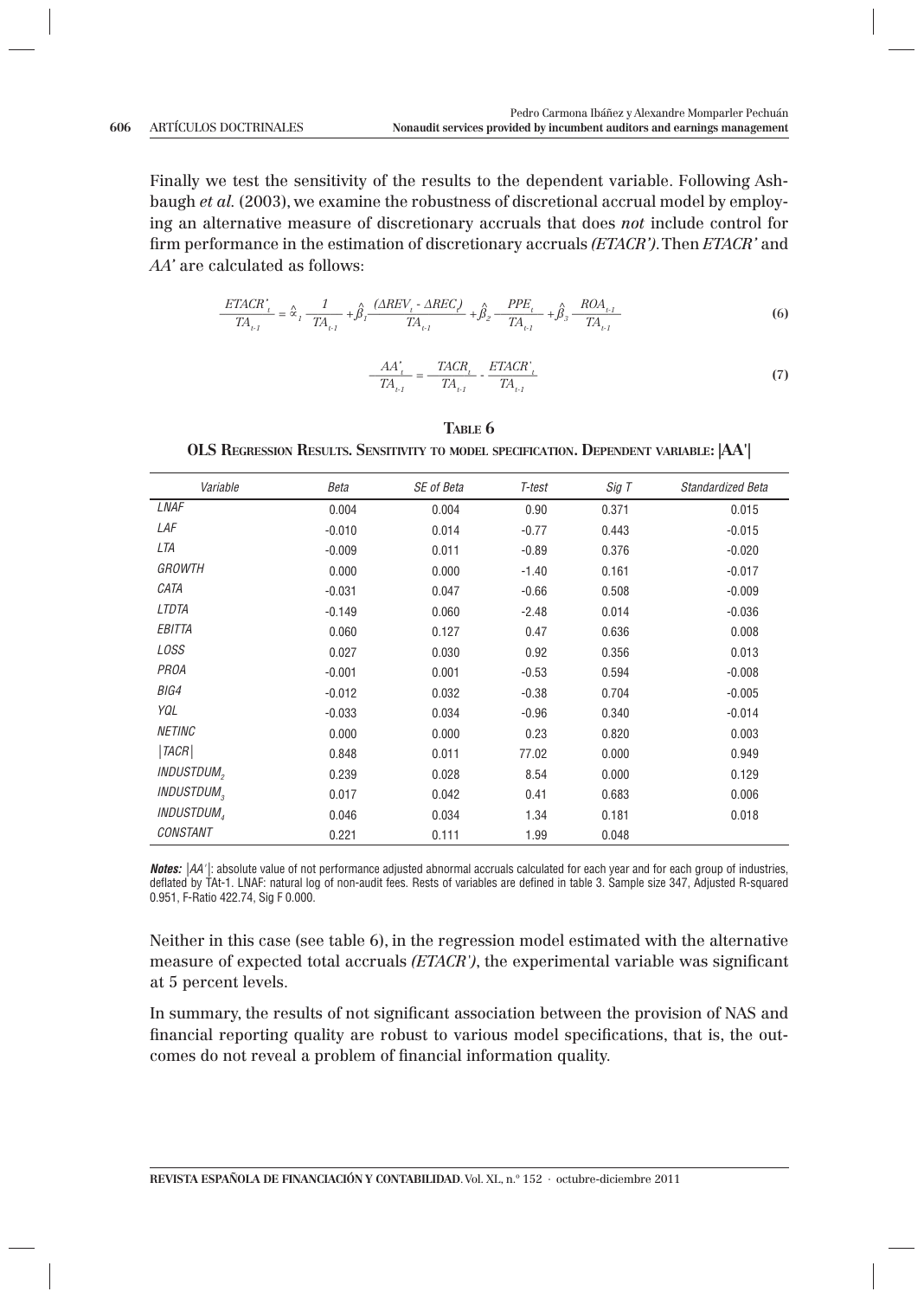| Variable                 | Beta     | SE of Beta | T-test  | Sig T | Standardized Beta |
|--------------------------|----------|------------|---------|-------|-------------------|
| LNAF                     | $-0.01$  | 0.007      | $-1.44$ | 0.152 | $-0.056$          |
| LAF                      | $-0.038$ | 0.024      | $-1.60$ | 0.111 | $-0.075$          |
| LTA                      | 0.037    | 0.018      | 2.02    | 0.044 | 0.111             |
| GROWTH                   | $-0.002$ | 0.007      | $-0.31$ | 0.755 | $-0.009$          |
| CATA                     | $-0.028$ | 0.081      | $-0.35$ | 0.728 | $-0.012$          |
| LTDTA                    | $-0.093$ | 0.103      | $-0.9$  | 0.367 | $-0.032$          |
| EBITTA                   | $-0.368$ | 0.217      | $-1.7$  | 0.091 | $-0.065$          |
| <b>LOSS</b>              | $-0.002$ | 0.051      | $-0.04$ | 0.972 | $-0.001$          |
| <b>PROA</b>              | 0.002    | 0.002      | 1.19    | 0.235 | 0.044             |
| BIG4                     | $-0.005$ | 0.055      | $-0.09$ | 0.927 | $-0.003$          |
| YQL                      | $-0.076$ | 0.059      | $-1.28$ | 0.200 | $-0.044$          |
| <b>NETINC</b>            | 0.000    | 0.000      | $-0.03$ | 0.976 | $-0.001$          |
| <b>TACR</b>              | 0.749    | 0.028      | 26.41   | 0.000 | 0.809             |
| INDUSTDUM,               | 0.201    | 0.048      | 4.20    | 0.000 | 0.151             |
| <i>INDUSTDUM,</i>        | $-0.014$ | 0.072      | $-0.20$ | 0.843 | $-0.006$          |
| <i><b>INDUSTDUM,</b></i> | 0.005    | 0.059      | 0.08    | 0.933 | 0.003             |
| CONSTANT                 | $-0.226$ | 0.189      | $-1.19$ | 0.234 |                   |

**TABLE 7 OLS REGRESSION RESULTS. SENSITIVITY TO OUTLIERS**

**Notes:** LNAF: natural log of non-audit fees. Rests of variables are defined in Table 3. Sample size 339, Adjusted R-squared 0.7240, F-Ratio 56.41, Sig F 0.000.

## *Sensitivity to Outliers*

The descriptive statistics in Table 1, particularly for sales growth (*GROWTH*), may suggest the presence of outliers. A scatterplot of the data revealed a few outliers for *GROWTH*. The results of re-performing the OLS regression following the removal of these outliers are shown in table 7. Once again, the experimental variable (*LNAF*) was not significant at 5 percent level (0.152).

## *Sensitivity to Sample Specification*

As a sample sensitivity test, the OLS regression model was estimated for a sample that included only companies which reported fees paid to auditors for NAS. As shown in Table 8, the test variable *LNAF* was once again not significant (0.470), suggesting that the sample composition of the present study is not an important problem and does not jeopardize the implications of the findings. Therefore, the previous results on the experimental variable are robust to the sample specification analyzed.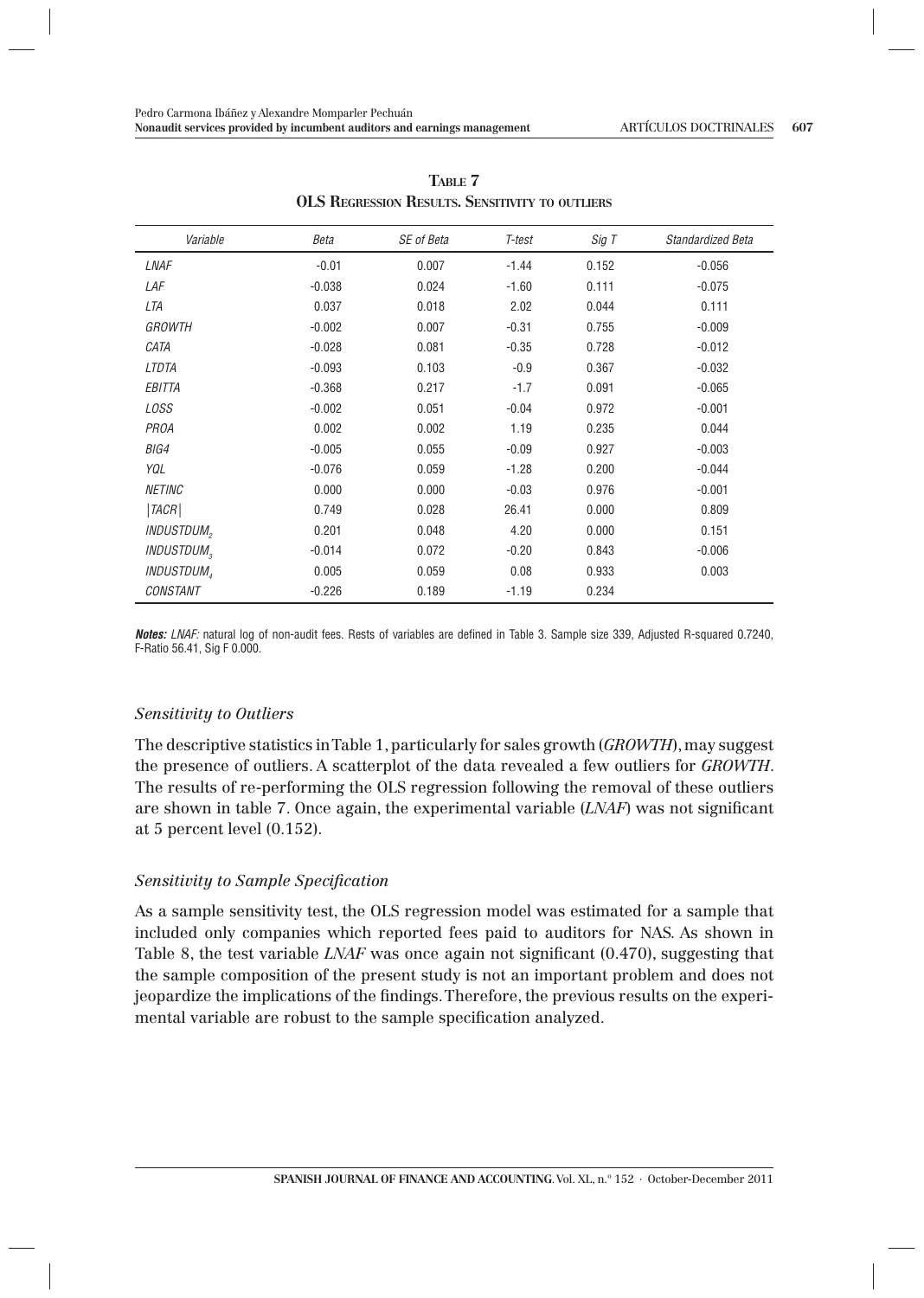| Variable                    | Beta     | SE of Beta | T-test  | Sig T | Standardi-zed Beta |
|-----------------------------|----------|------------|---------|-------|--------------------|
| LNAF                        | $-0.012$ | 0.017      | $-0.72$ | 0.470 | $-0.028$           |
| LAF                         | $-0.016$ | 0.028      | $-0.59$ | 0.557 | $-0.027$           |
| LTA                         | 0.041    | 0.024      | 1.67    | 0.097 | 0.096              |
| GROWTH                      | 0.000    | 0.000      | $-0.67$ | 0.506 | $-0.021$           |
| CATA                        | $-0.086$ | 0.101      | $-0.86$ | 0.393 | $-0.032$           |
| <b>LTDTA</b>                | $-0.096$ | 0.141      | $-0.68$ | 0.495 | $-0.029$           |
| <b>E</b> ⊠ITTA              | $-0.481$ | 0.339      | $-1.42$ | 0.157 | $-0.061$           |
| <b>LOSS</b>                 | 0.044    | 0.065      | 0.67    | 0.502 | 0.026              |
| PROA                        | 0.002    | 0.002      | 0.84    | 0.404 | 0.034              |
| $\boxtimes$ IG4             | $-0.023$ | 0.094      | $-0.24$ | 0.809 | $-0.008$           |
| YQL                         | $-0.050$ | 0.076      | $-0.66$ | 0.510 | $-0.025$           |
| <b>NETINC</b>               | $-0.001$ | 0.002      | $-0.42$ | 0.674 | $-0.014$           |
| $\vert$ <i>TACR</i> $\vert$ | 0.783    | 0.029      | 27.00   | 0.000 | 0.877              |
| INDUSTDUM,                  | 0.118    | 0.064      | 1.86    | 0.065 | 0.076              |
| <i><b>INDUSTDUM,</b></i>    | $-0.033$ | 0.076      | $-0.43$ | 0.665 | $-0.016$           |
| <i><b>INDUSTDUM,</b></i>    | 0.049    | 0.071      | 0.69    | 0.488 | 0.024              |
| CONSTANT                    | $-0.325$ | 0.249      | $-1.31$ | 0.192 |                    |

**TABLE 8 OLS REGRESSION RESULTS. SENSITIVITY TO SAMPLE SPECIFICATION**

Notes: LNAF: natural log of non-audit fees. Rests of variables are defined in Table 3. Sample size 210, Adjusted R-squared 0.8039, F-Ratio 54.55, Sig F 0.000.

To sum up, according to the results of the sensitivity tests performed, increases in nonaudit fees and audit fees (increase in audit quality) do not necessarily extend managerial opportunism or affect to financial statements quality.

## **6. SUMMARY AND CONCLUSIONS**

The main purpose of external audits is to increase trust in financial statements. There is concern in the accounting profession about whether the provision of NAS by auditing firms to their audit clients impairs the independence of the auditor. There is evidence to suggest that these services are becoming more important in the total revenue structure of the audit firms. In Spain, the recent legal requirement for companies to disclose payments for NAS provided by their auditors makes available data with which to investigate the independence question as related to the joint provision of audit and consultancy services. Furthermore, provision of non-audit services can strengthen the auditor's economic bond with the client, thereby increasing the auditor's incentives to accept questionable accounting practices. However, the provision of non-audit services can also increase the auditor's investment in reputational capital, which the auditor is likely to uphold (Frankel *et al.,* 2002). Thus far, these two competing premises have been examined by looking at the relationship between non-audit fees and a proxy for earnings management. As an earnings management proxy we have used the performance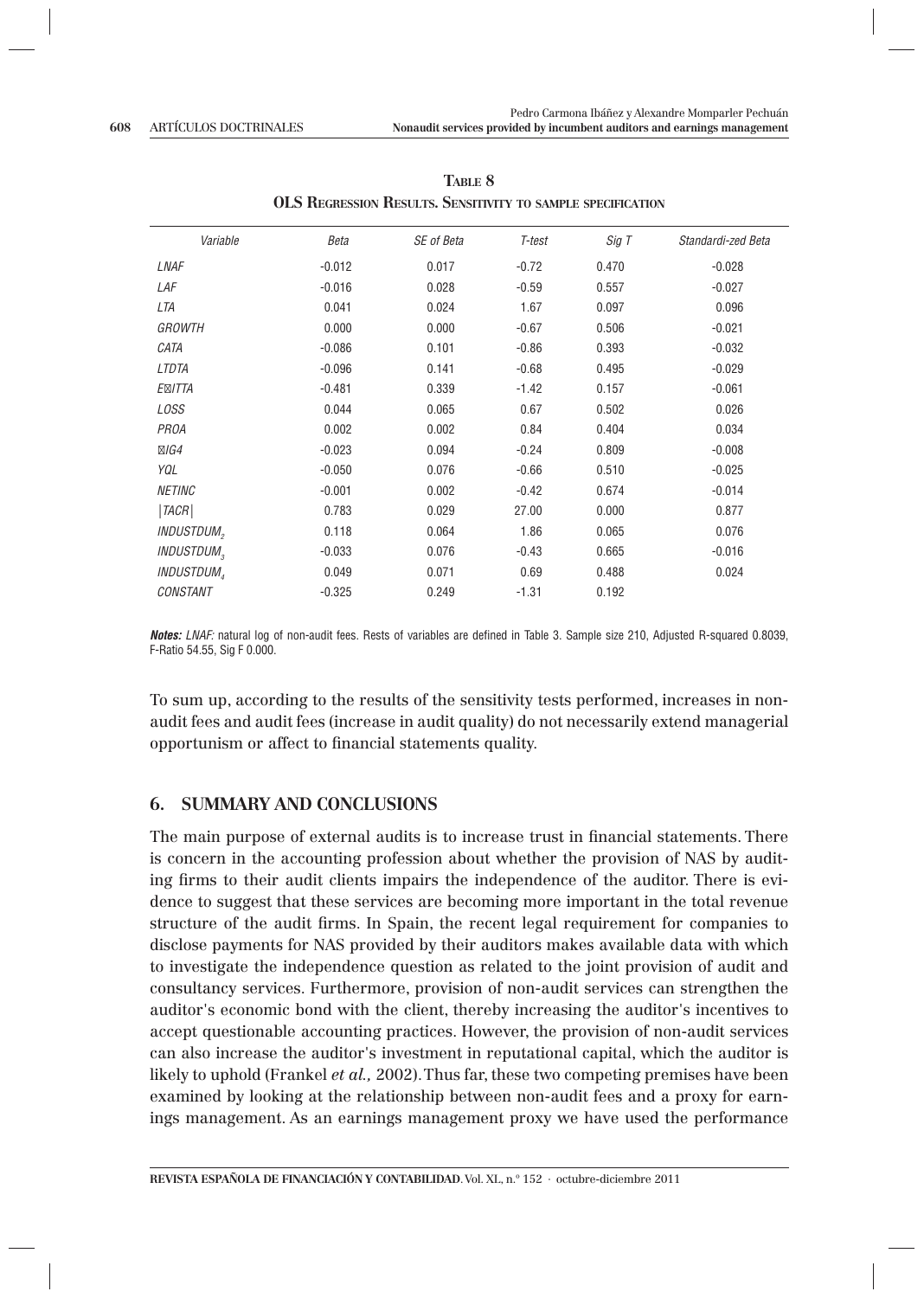adjusted discretionary accruals based in Kothari *et al.* (2005). This measure requires accruals to adjust for firm performance by including a firm performance variable in the regression model used to estimate discretionary accruals. Discretionary accruals are estimated by using extant accruals models to be adjusted by subtracting the corresponding firms' accruals. The abnormal or discretionary components of total accruals have been estimated in order to measure the extent of earnings management.

The study of independence issues associated with the provision of other services by incumbent auditors was performed with publicly available data on auditors' reporting. The analysis was carried out by estimating an OLS regression model for Spanish listed companies for the years 2005-2009. The following variables were considered: absolute value of performance adjusted abnormal accruals, the amount paid to auditors for audit and other services, total assets, growth in sales, asset composition, debt composition, net profit, return on assets, audit firm, audit qualification, net income, the absolute value of total accruals and cross industry differences.

Based on a sample of 347 observations obtained from the annual financial reports for the mentioned years, we find no significant association between non-audit fees and unsigned estimate of discretionary accruals. This implies that audit independence would not be impaired whenever the client non-audit fee represented a large proportion of the auditing firm's total fee income, that is, the joint provision of audit and NAS would not impair auditor independence. Therefore, we conclude that the provision of consultant services by incumbent auditors can act as a safeguard of earnings quality by mitigating earnings management. Overall, the results based on the performance adjusted discretionary accruals model do not provide any evidence that high non-audit fee compromises auditor independence. Other empirical international research studies also reported that there is not a significant association between non-audit fees paid to the auditor and the auditor independence (Craswell, 1999; Chung and Kallapur, 2003; Li *et al* 2006; and Habib and Islam, 2007).

The results are robust to different sensitivity analysis such as model or sample specification. In all cases the estimated regression models lead to similar conclusions: the non-audit fees test variable is not significant. Nevertheless, the obtained results should be considered with caution because there could be an endogenous relation between the accounting quality proxy and non-audit fees which is not controlled for.

The findings add to our knowledge of auditor independence as they illustrate the situation in a Continental European country and will be of significant interest to regulatory authorities in Spain, e.g. ICAC<sup>(8)</sup>. The ICAC does not need to expend its limited resources investigating audit firms that have high levels of non-audit fees. These findings will also assure investors that high non-audit fees does not necessarily result in poor quality financial reporting. On the contrary, as a knowledge spillover device, high levels of non-audit fees could actually increase the quality of financial reporting. The results of this study are important in that they are in agreement with most of the prior international research; they suggest that NAS have no adverse effect on audit quality or auditor independence.

<sup>(8)</sup> As stated above, the Spanish Accounting and Auditing Institute.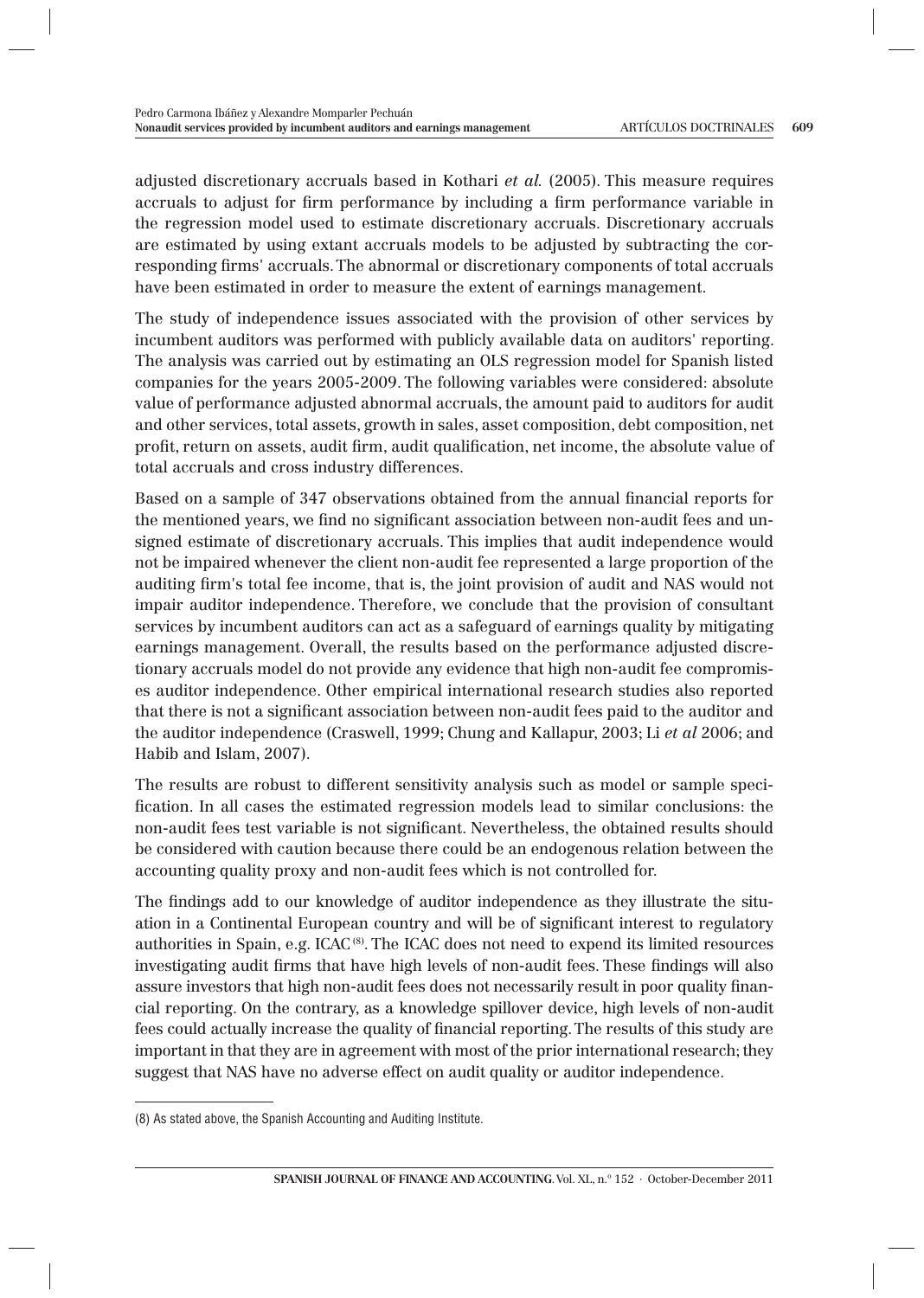Regulators, auditors and the accounting profession can use the findings in their deliberations regarding the ongoing debate about the restriction or prohibition of NAS provision to audit clients. According to the aforementioned results, the provision of NAS is not interfering auditor independence. Thus, this paper makes an important contribution to our understanding of the impact of NAS on auditing independence in a Continental European country.

## **REFERENCES**

Abbott, L.; Parker, S., and Peters, G. 2006. Earnings Management, Litigation Risk, and Asymmetric Audit Fee Responses. *Auditing: A Journal of Practice & Theory* 25 (1): 85-98.

Albrecht, S. W., and Sack, R. J. 2000. *Accounting Education: Charting the Course Through a Perilous Future*. Sarasota, FL: The American Accounting Association.

Abtle, R.; Gordon E.; Narayanamoorthy G., and Zhou, L. 2006. The joint determination of audit fees, non-audit fees, and abnormal accruals. *Review of Quantitative Finance and Accounting* 27 (3): 235-266.

ASHBAUGH, H.; LAFOND, R., and MAYHEW, B. W. 2003. Do nonaudit services compromise auditor independence? Further evidence. *Accounting Review* 78 (3): 611-639.

— 2004. Ethical issues related to the provision of audit and non-audit services: evidence from academic research. *Journal of Business Ethics*. June: 143-148.

BARTOV, E.; GUL F. A., and Tsui, J. S. L. 2000. Discretionary-accruals models and audit qualifications. *Journal of accounting and Economics* 30: 421-452.

Beck, P. J.; Frecka, T. J., and Solomon, I. 1988. A model of the market for MAS and audit services: Knowledge spillovers and auditor-auditee bonding. *Journal of Accounting Literature* 7: 50-64.

BECKER, C.; DEFOND M.; JIAMBALVO J., and SUBRAMANYAM K. R. 1998. The effect of audit quality on earnings management. *Contemporary Accounting Research* 15 (1): 1-24.

Choi, W. W., and Lee, H. Y. 2009. The provision of tax services by incumbent auditors and earnings management: evidence from Korea. *Journal of International Financial Management and Accounting* 20 (1): 79-103.

Chung, H., and Kallapur, S. 2003. Client importance, nonaudit services, and abnormal accruals. *The Accounting Review* 78 (4): 931-955.

Craswell, A. T. 1999. Does the provision of non-audit services impair auditor independence? *International Journal of Auditing* 3 (1): 29-40.

De Fuentes, C., and Pucheta-Martinez, M. C. 2009. Auditor independence, joint determination of audit and non-audit fees and the incidence of qualified audit reports. *Academia*, Revista Latinoa*mericana de Administración* 43: 63-92.

Dechow, P.; Sloan R., and Sweeney A. 1995. Detecting Earnings Management. *Accounting Review*  70 (2): 193-225.

DeFond, M. L., and. Subramanyam K. R. 1998. Auditor changes and discretionary accruals. *Journal of Accounting and Economics* 25: 35-67.

DeFond, M. L.; Raghunandan, K., and Subramanyam, K. R. 2002. Do non-audit service fees impair auditor independence? Evidence from going concern audit opinions. *Journal of Accounting Research* 40 (40): 1.247-1.274.

Francis, J. R., and Ke, B. 2006. Disclosure of fees paid to auditors and the market valuation of earnings surprises, *Review of Accounting Studies* 11 (4): 495-523.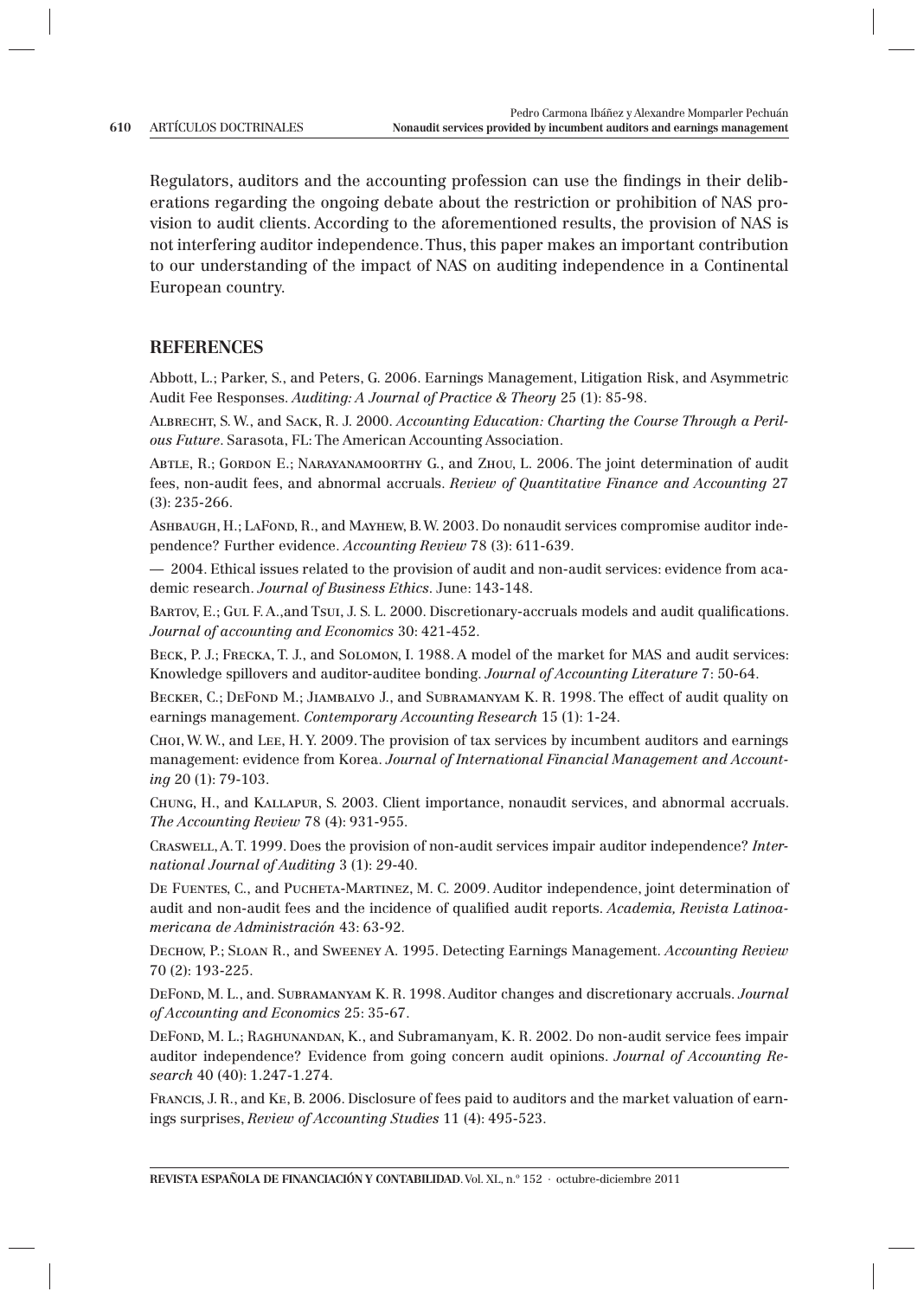Frankel, R.M.; Johnson, M. F., and Nelson, K. K. 2002. The relation between auditors' fees for nonaudit services and earnings management, *Accounting Review* 77: 71-105.

Firth, M. 2002. Auditor provided-consultancy services and their associations with audit fees and audit opinion. *Journal of Business Finance and Accounting* 29 (5-6): 661-693.

Francis, J. R. 2004. What do we know about audit quality? *The British Accounting Review* 26 (4): 345-368.

Geiger M. A., and Raghunandan, K. 2002. Auditor tenure and audit quality. *Auditing: A Journal of Practice & Theory* 21: 187-196.

Geiger, M. A., and Rama D. V. 2003. Audit fees, non-audit fees, and auditor reporting on stressed companies. *Auditing: A Journal of Practice & Theory* 22 (2): 53-69.

Gore, P.; Pope, P., and Sing, A. 2001. *Non-audit services, auditor independence and earnings management*, working paper, Lancaster: Lancaster University Management School.

Gujarati, D. N. 1995. *Basic Econometrics.* New York: McGraw-Hill.

GUL, F. A., and WINDSOR, C. 1994. The Effects of Demand Characteristics on Auditor Independence Studies. *Asia-Pacific Journal of Accounting*, December: 133-146.

Habib, A., and Islam, A. 2007. Determinants and consequences of non-audit service fees. *Managerial Auditing Journal* 22 (5): 446-469.

Hartley, R. V., and Ross, T. L. 1972. MAS and Audit Independence: An Image Problem. *The Journal of Accountancy* 134 (5): 42-51.

Heninger, W. G. 2001. The association between auditor litigation and abnormal accruals, *Accounting Review* 76: 111-126.

Hosmer, D. W., and Lemeshow, S. 2000. *Applied logistic regression.* 2nd ed. Hoboken, NJ., USA: John Wiley & Sons.

Jones, J. 1991. Earnings Management During Import Relief Investigations. *Journal of Accounting Research* 29 (2): 193-228.

Judge, G. G.; Hill, R. C.; Griffiths, W. E.; Lutkepohl, H., and Lee, T. C. 1988. *Introduction to the Theory and Practice of Econometrics.* 2nd ed., New York, NY: Wiley.

KNAPP, M. C. 1985. Audit Conflict: An Empirical Study of the Perceived Ability of Auditors to Resist Management Pressure. *The Accounting Review* 60 (2): 202-211.

Kothari, S. P.; Leone, A. J., and Wasley, C. E. 2005. Performance matched discretionary accrual measures*. Journal of Accounting and Economics* 39 (1): 163-197.

Komish, L. J., and Levine, C. B. 2004. Discipline with common agency: The case of audit and nonaudit services. *The Accounting Review* 79 (1): 173-200.

LARKER, D. F., and RICHARDSON, S. A. 2004. Fees paid to audit firms, accrual choices and corporate governance. *Journal of Accounting Research* 42: 625-58.

Lennox, C. S. 1999. Non-audit fees, disclosure and audit quality. *European Accounting Review* 8 (2): 239-252.

Li, V.; Hay, D., and KNECHEL, R. 2006. Non-audit services and auditor independence: New Zeland evidence. *Journal of Business Finance & Accounting* 33 (5-6): 715-734.

Matsumoto, D. 2002. Management's Incentives to Avoid Negative Earnings Surprises. *The Accounting Review* 77 (3): 483-514.

McNichols, M. 2000. Research Design Issues in Earnings Management Studies. *Journal of Accounting and Public Policy* 19 (4-5): 313-345.